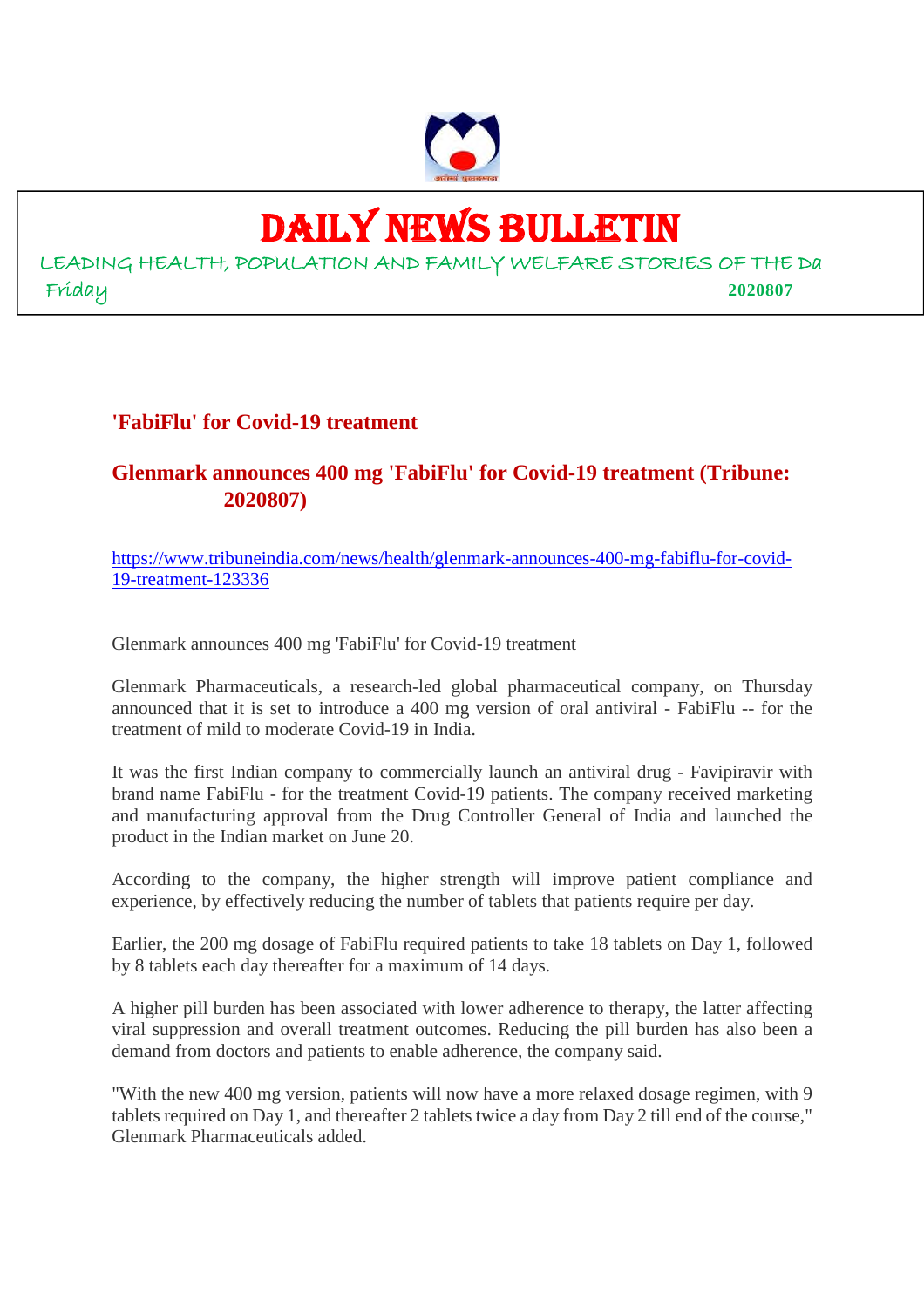Explaining the significance of this development, Monika Tandon, Vice President and Head, Clinical Development of Glenmark Pharmaceuticals Limited said, "The 200 mg dosage of FabiFlu was developed in line with global formulations of the drug Favipiravir, which had similar strength. The 400 mg version is a result of Glenmark's own R&D efforts to improve treatment experience for patients in India." She added, "Being the first company to launch Favipiravir in India, we continue to innovate and seek new treatment options for Covid-19 patients. Introducing this higher strength of FabiFlu is in line with these efforts to ensure a smoother experience for patients, by reducing their daily pill burden." Glenmark has also commenced a Post Marketing Surveillance (PMS) study on FabiFlu to closely monitor the efficacy and safety of the drug in a large pool of patients prescribed with the oral antiviral Favipiravir, as part of an open label, multicentre, single arm study.

It is also conducting another Phase III clinical trial to evaluate the efficacy of two antiviral drugs Favipiravir and Umifenovir as a combination therapy in moderate hospitalized adult Covid-19 patients in India.

The combination study which is called the FAITH trial is looking to enrol 158 hospitalized patients of moderate Covid-19 in India. Early treatment with combination therapy will be evaluated for safety and efficacy as it is emerging as an effective approach in shortening duration of virus shedding, facilitating early clinical cure and discharge of patients.

# **TB**

# **Broad measures needed to check spread of TB in India, say researchers (The Tribune; 2020807)**

https://www.tribuneindia.com/news/health/broad-measures-needed-to-check-spread-of-tb-inindia-say-researchers-122899

Broad measures are needed to prevent the spread of tuberculosis, or TB, in India, as the country accounts for 27 per cent of all global cases of the disease, say researchers.

Recently, the World Health Organization (WHO) changed its guidance for preventive treatment in countries with a high TB prevalence, recommending proactive drug therapy for all members of households exposed to TB by someone in the home with the pulmonary form of the disease.

This is a departure from the current national guidelines in India that only require preventive TB therapy for children under age six and people living with the human immunodeficiency virus (HIV).

However, the new WHO recommendations for broader preventive measures is conditional and not based on strong evidence, so health officials in countries such as India wanted more proof that a switch in policy was warranted.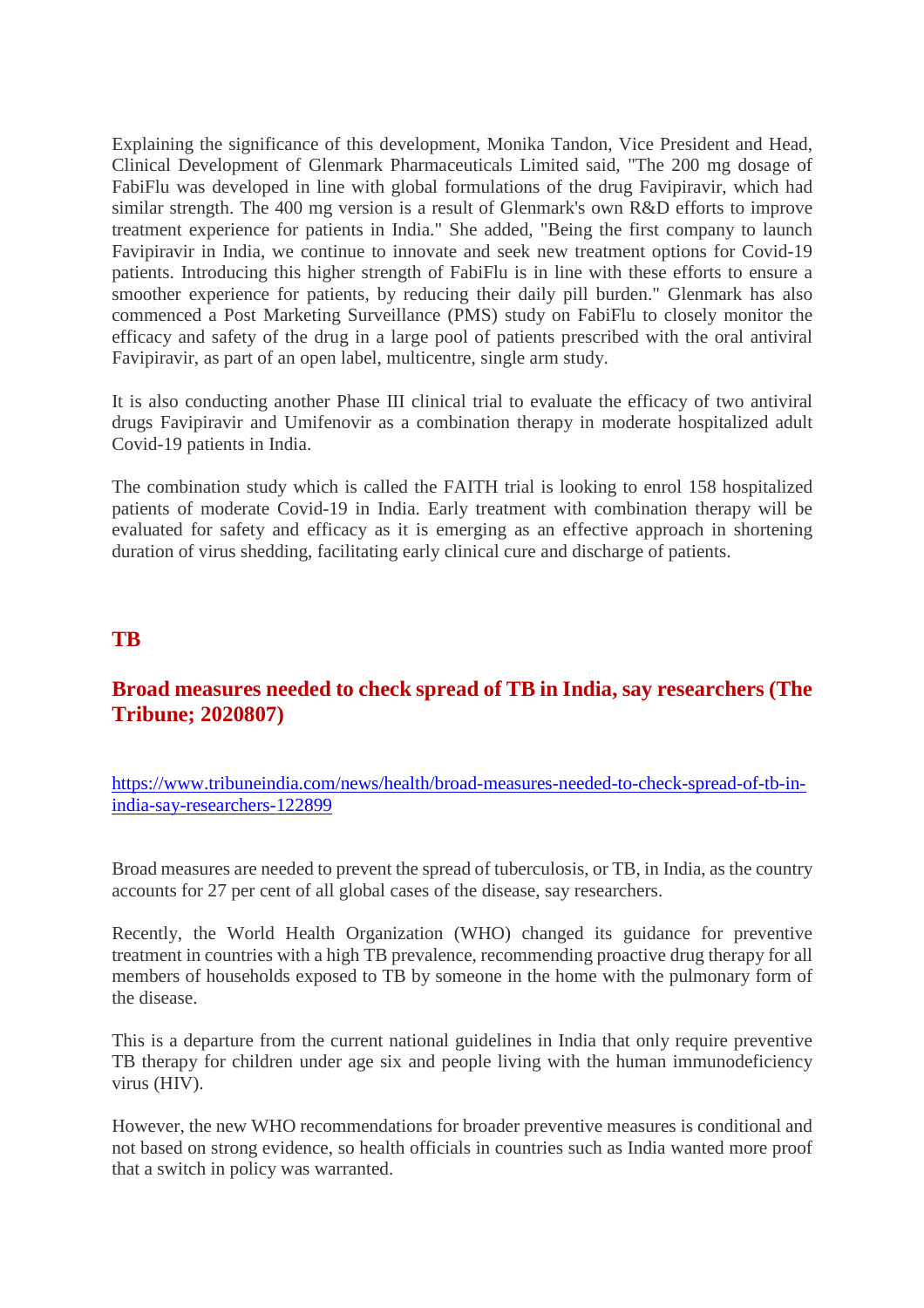The research team that conducted the study, published in the journal PLOS One, in India was directed by Amita Gupta from the Johns Hopkins University School of Medicine.

For their study, the researchers in India enrolled 1,051 adults in the cities of Pune and Chennai who had been exposed to someone in their household with pulmonary TB.

The 997 participants who completed the study were screened for both TB infection (presence of the bacteria) and TB disease using clinical, microbiologic and radiologic methods at enrollment, at some time between four and six months, and at 12 and 24 months.

"We found that 707 of the 997 participants, or 71 per cent, tested positive for TB infection at the start, and 20, or 2%, subsequently developed the disease during the 24-month follow-up period," said researcher Mandar Paradkar from BJ Government Medical College (BJGMC) in Pune.

"Based on these numbers, we estimate that that 12 people per 1,000 per year will get TB disease through household contact," Paradkar added.

This is a large enough rate to support the new WHO guidelines for stopping the spread of the bacteria, calling for all residents in households with TB present to receive therapy without needing to first be tested for infection.

The research team that the development of TB disease through household exposure was not associated with smoking, alcohol consumption, diabetes mellitus or when TB infection was detected during the study period.

To increase the effectiveness of TB prevention on a large scale, the new WHO recommendations provide options for shorter-duration treatments in addition to the previous course of the antibiotic isoniazid daily for six months, the authors said.

The alternatives include a one-month daily regimen of another antibiotic, rifapentine, plus isoniazid; three months weekly rifapentine plus isoniazid; three months daily rifampicin plus isoniazid; or four months of daily rifampicin alone, they added. — IANS

# **Antibiotics**

# **Antibiotics may up heart disease risk in people with type 1 diabetes (The Tribune; 2020807)**

https://www.tribuneindia.com/news/health/antibiotics-may-up-heart-disease-risk-in-peoplewith-type-1-diabetes-122897

Researchers have found that bacterial infections may elevate the risk of coronary heart disease in individuals with type 1 diabetes.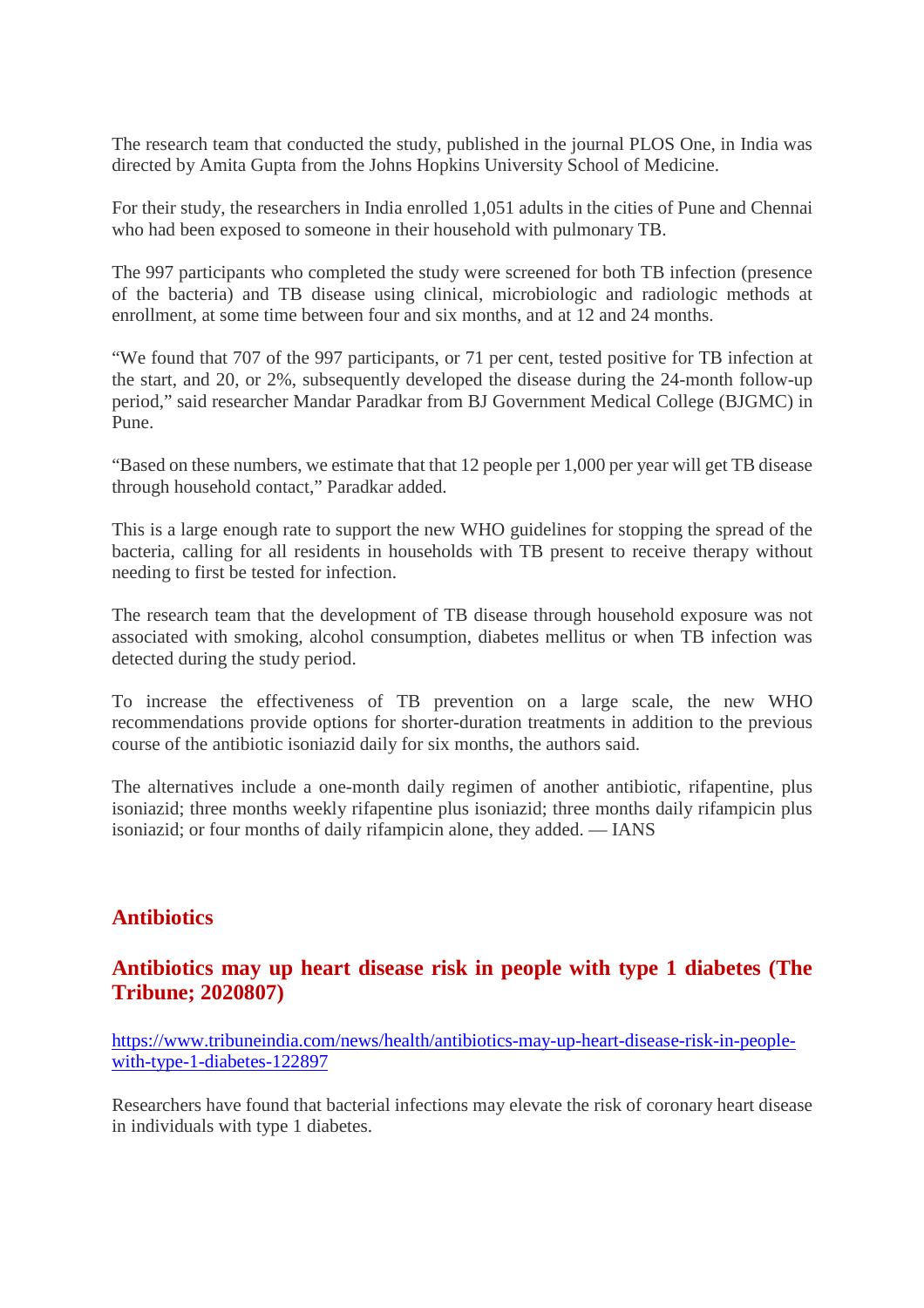For the findings, published in the Journal of Internal Medicine, the research team wanted to investigate the association between bacterial infections and the risk of coronary heart disease (CHD) in type 1 diabetes.

"We were able to study the association between antibiotic purchases, endotoxemia and incident coronary heart disease in one of the largest cohorts of individuals with type 1 diabetes," said study authors from Folkhalsan Research Centre (FRC), in Finland.

"As diabetic nephropathy has a substantial impact on both the risk of CVD as well as the risk of infections, we further studied this association at different stages of diabetic nephropathy," authors added.

The findings showed that among 3,781 individuals with type 1 diabetes, 370 developed coronary heart disease over an average follow-up of 13.7 years.

Antibiotic purchases, reflecting bacterial infections in outpatient care, were significant risk factors for coronary heart disease, with a 21 per cent increased risk for each annual antibiotic purchase, according to the researchers.

A high blood level of bacterial lipopolysaccharides (large molecules derived from the outer layer of gram-negative bacteria) was also a risk factor for coronary heart disease.

"In broader terms, the present study demonstrates how infections associate with the development of late diabetic complications and perhaps even more importantly, how infections associate with the development of coronary heart disease, as the latter relationship has been disputed during recent years," said author Johan Rasmus Simonsen from FRC.

"Interestingly, in our study this association to incident coronary heart disease was seen specifically with antibiotic purchases, making the potential pathophysiologic mechanisms behind this finding intriguing and warranting further studies," The researchers noted that more studies are needed to further elucidate the pathophysiologic mechanisms behind this association. — IANS

# **Smoking**

# **Study reveals how smokers are at hip fracture risk (The Tribune; 2020807)**

https://www.tribuneindia.com/news/health/study-reveals-how-smokers-are-at-hip-fracturerisk-122894

Smoking has been linked to a higher risk of bone fracture, but researchers have now identified certain lung-related factors—such as smoking or passive smoke—may help to predict an individual smoker's fracture risks.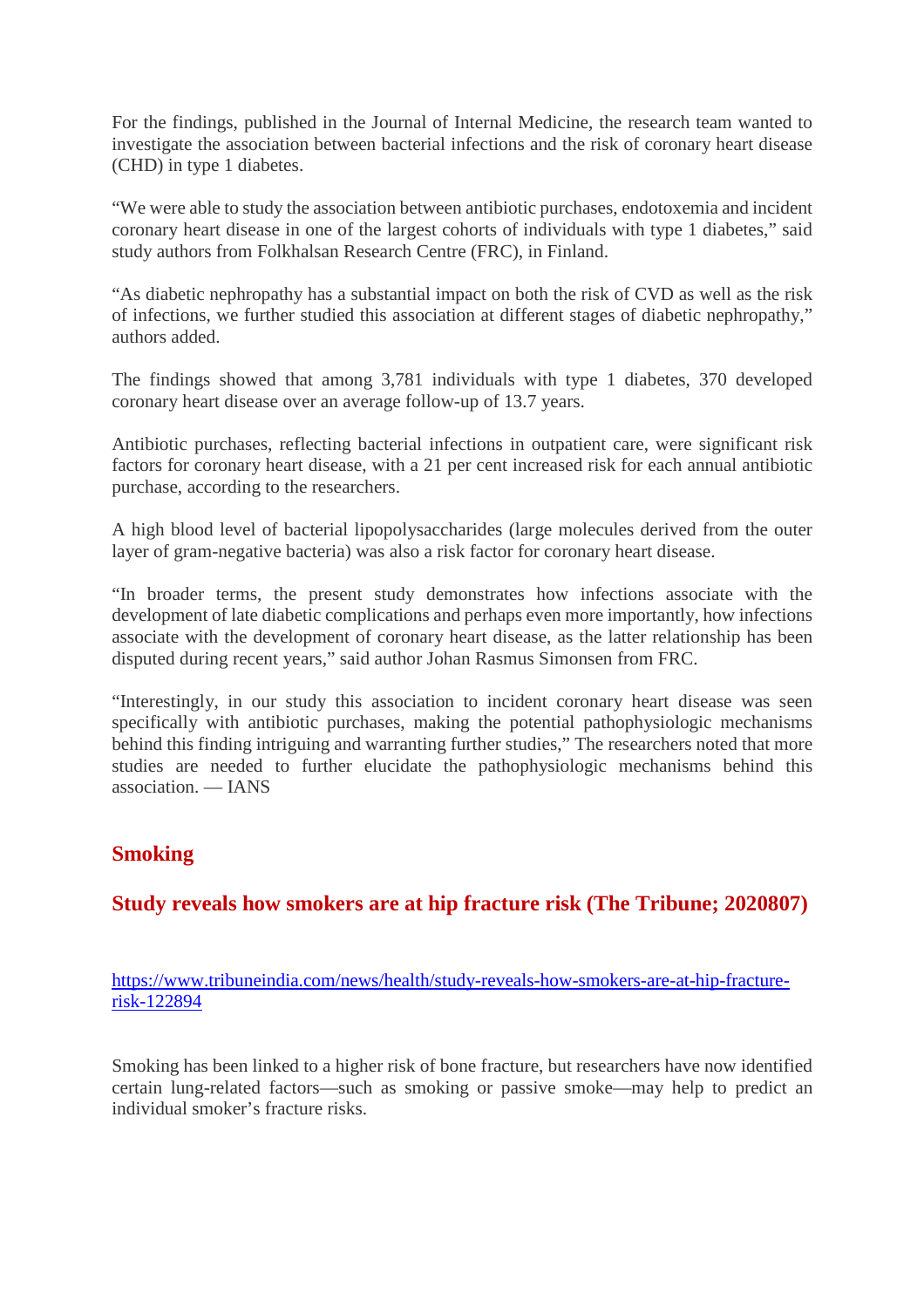"Hip fractures are associated with significant morbidity and mortality in smokers with lung disease, but whether lungaspecific factors are associated with fracture risk is unknown," said study authors from the University of Pittsburgh in the US.

According to the researchers, the goal was to determine whether lungaspecific factors are associated with incidents of hip fracture and if they improve risk discrimination of traditional fracture risk models in smokers.

The findings were published in the Journal of Bone and Mineral Research. In the study of 9,187 adults who currently or formerly smoked, there were 361 new hip fractures reported over a median follow-up of 7.4 years.

Known risk factors associated with experiencing a hip fracture included older age, female sex, osteoporosis, previous spine and hip fracture, rheumatoid arthritis and diabetes.

The study suggested that the incorporation of lungaspecific risk factors into fracture risk assessment tools may more accurately predict fracture risk in smokers.

"We need to look beyond traditional risk factors when making osteoporosis screening and management decisions in our patients with chronic obstructive pulmonary disease (COPD)," said study lead author Jessica Bon from the University of Pittsburgh.

"A former smoker with frequent COPD exacerbations or significant emphysema on chest CT scan may be at greater risk of fracture than would be expected based on age or sex or other underlying comorbidities alone," Bon noted. — IANS

# **Taste bud cells**

# **Taste bud cells might not be coronavirus target, says study (The Tribune; 2020807)**

https://www.tribuneindia.com/news/health/taste-bud-cells-might-not-be-coronavirus-targetsays-study-122888

Taste bud cells might not be coronavirus target, says study Photo for representational purpose only.

By analysing the oral cells of adult mice, scientists have found that a protein which the novel coronavirus uses to enter host tissue is not present in the taste buds, a finding which suggests that the loss of sense of smell reported by many COVID-19 patients might be due to inflammation triggered by the disease, and not directly caused by viral infection.

According to the study, published in the journal ACS Pharmacology & Translational Science, while the ACE2 receptor protein, used by the novel coronavirus SARS-CoV-2 to enter host tissue, was enriched in cells that give the tongue its rough surface, they couldn't be found in the cells of the taste buds.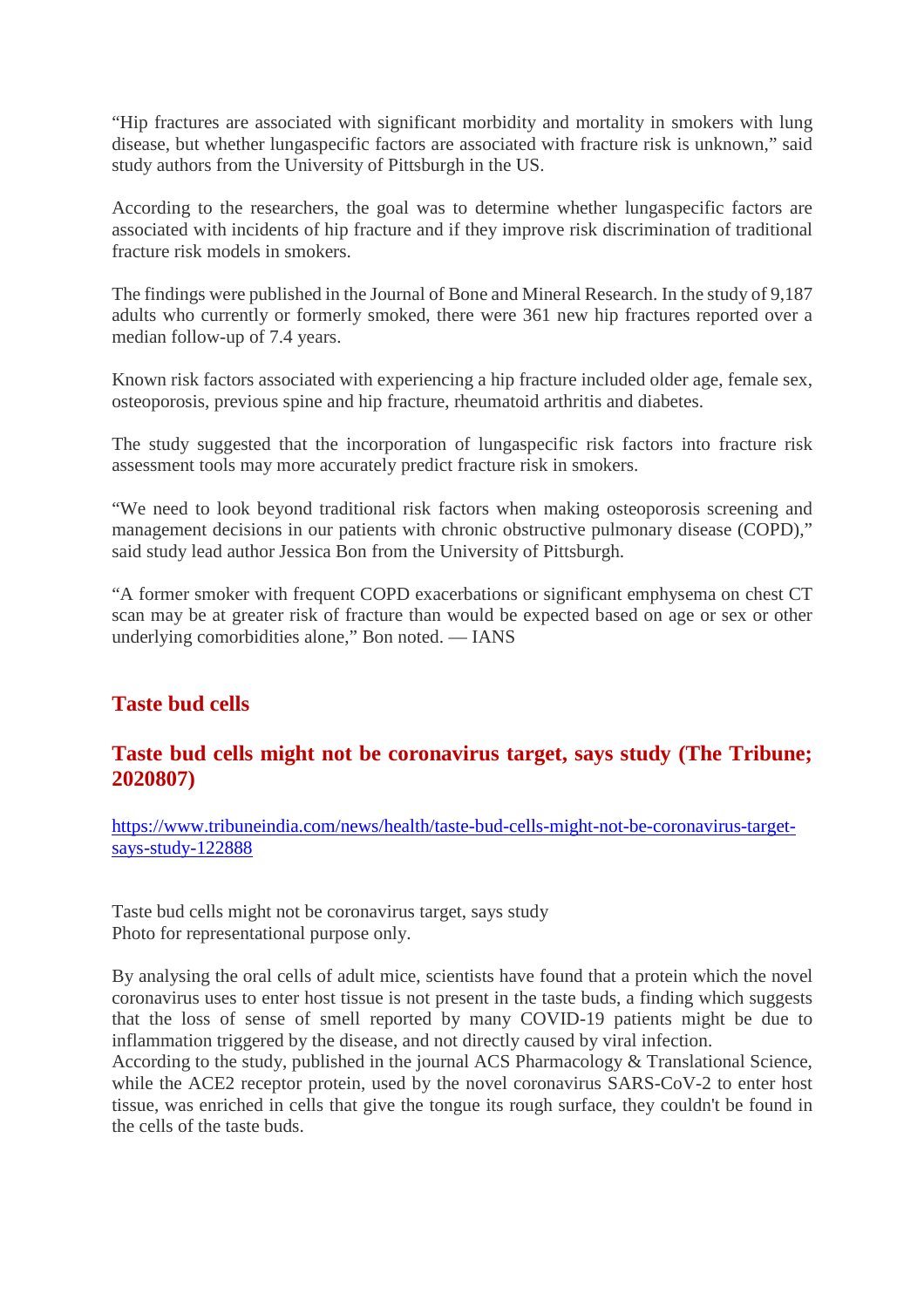The researchers, including those from the University of Georgia in the US, also showed that other viruses that affect taste, including the flu virus, might infect different tongue cell types.

They said viruses cause infection by invading specific cells in the body and reproducing, often damaging or killing those cells in the process.

While previous research had shown that SARS-CoV-2 enters human cells through the ACE2 receptor on the surface of some cells, including those of the human tongue, the current study found that this protein was not expressed specifically in taste bud cells by studying mice as a model organism.

Although the mouse version of ACE2 is not susceptible to SARS-CoV-2, the scientists said studying where it was expressed in mice could help clarify what happens when people become infected and lose the sense of taste.

When they analysed data from oral cells of mice at three developmental stages, the scientists found ACE2 in newborn mice but not in fetuses.

According to the researchers, previous studies in humans that were not focused on oral cells suggest ACE2 could be expressed at an early fetal stage and then again at a later stage.

They speculate that fetuses could have distinct susceptibilities to SARS-CoV-2 infection at different stages, adding that more work is needed to determine the timing and location of human ACE2 expression. PTI

# **Moderna vaccine**

# **Moderna vaccine candidate protects mice from Covid-19: Study (The Tribune; 2020807)**

https://www.tribuneindia.com/news/health/moderna-vaccine-candidate-protects-mice-fromcovid-19-study-122884

Moderna vaccine candidate protects mice from Covid-19: Study

US biotechnology company's vaccine candidate protected mice from infection with SARS-CoV-2, the virus that causes COVID-19, according to a study published in the journal Nature on Wednesday.

The findings by scientists, including those from the National Institute of Allergy and Infectious Diseases (NIAID) in the US, show that the vaccine, known as mRNA-1273, induced neutralising antibodies in mice when given as two intramuscular injections of a 1 microgramme (mcg) dose three weeks apart.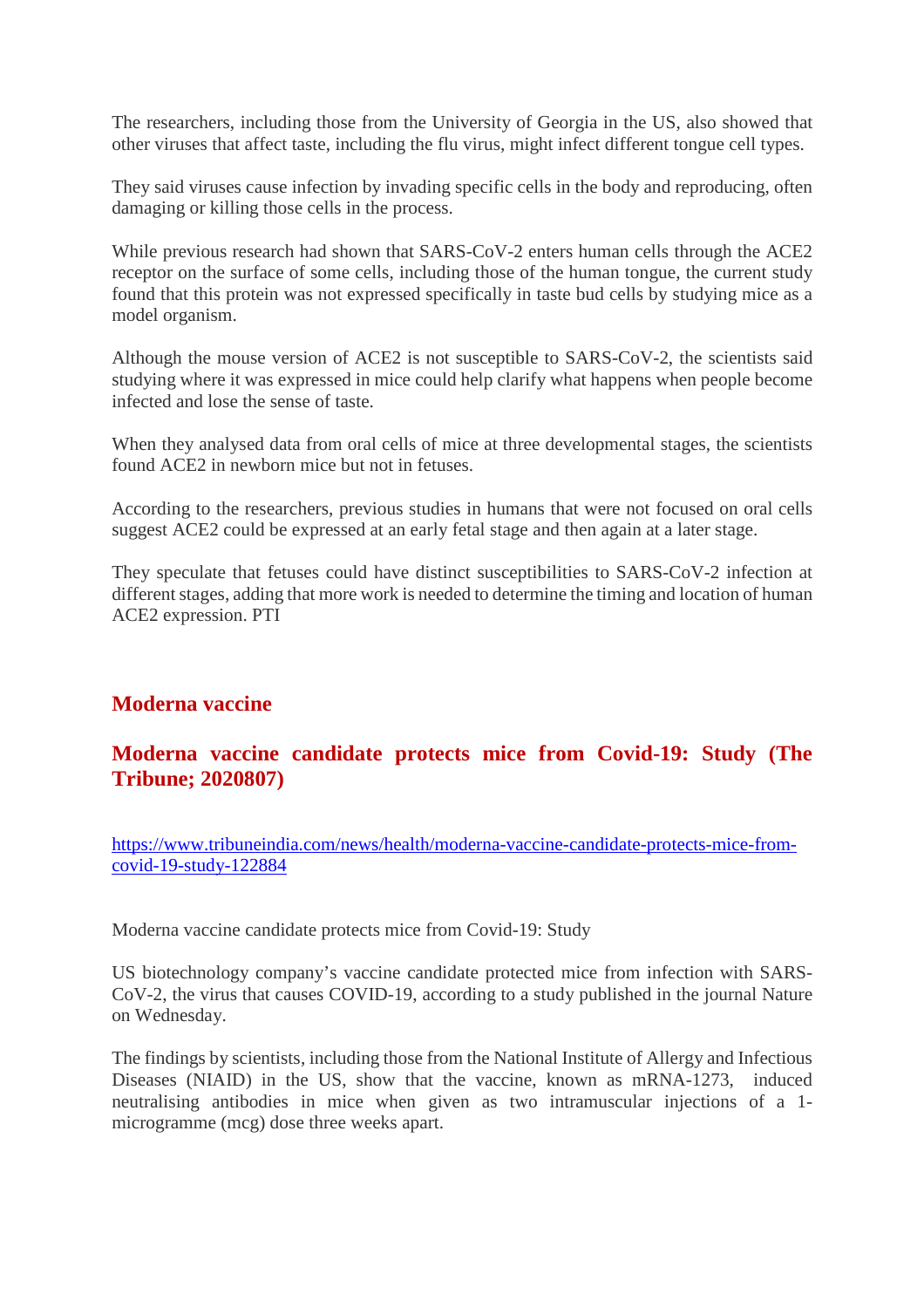Additional experiments found that mice given two injections of the 1-mcg dose and later challenged with SARS-CoV-2 virus either five or 13 weeks after the second injection were protected from viral replication in the lungs and nose, the researchers said.

Mice challenged seven weeks after only a single dose of 1 mcg or 10 mcg of mRNA-1273 were also protected against viral replication in the lung, they said.

NIAID Vaccine Research Center (VRC) scientists worked with investigators from the University of Texas at Austin to identify the atomic structure of the spike protein on the surface of the novel coronavirus.

This structure was used by Moderna in the development of the vaccine candidate, according to the researchers.

The latest study found that the investigational vaccine also induced robust CD8 T-cell responses in mice.

It did not induce the type of cellular immune response that has been linked to vaccineassociated enhanced respiratory disease (VAERD), according to the researchers.

This rare, allergic-type inflammation was seen in individuals vaccinated with a wholeinactivated respiratory syncytial virus (RSV) vaccine in the 1960s, they said.

The researchers explained that VAERD can occur when a vaccine induces an immune response that is not strong enough to protect against infection.

They vaccinated mice with sub-protective doses of mRNA-1273 and then challenged the mice with SARS-CoV-2.

The mice showed no evidence of enhanced lung pathology or excessive mucus production, indicating the vaccine did not cause enhanced disease, the researchers found.

The team noted that the data from these studies, combined with data from studies in nonhuman primates and Phase-1 clinical testing, support the evaluation of mRNA-1273 in clinical efficacy trials.

The researchers also explained how their prior research on a candidate MERS-CoV vaccine paved the way for a rapid response to the COVID-19 outbreak. PTI

# **Covid-19: What you need to know today (HindustanTimes: 2020807)**

https://epaper.hindustantimes.com/Home/ArticleView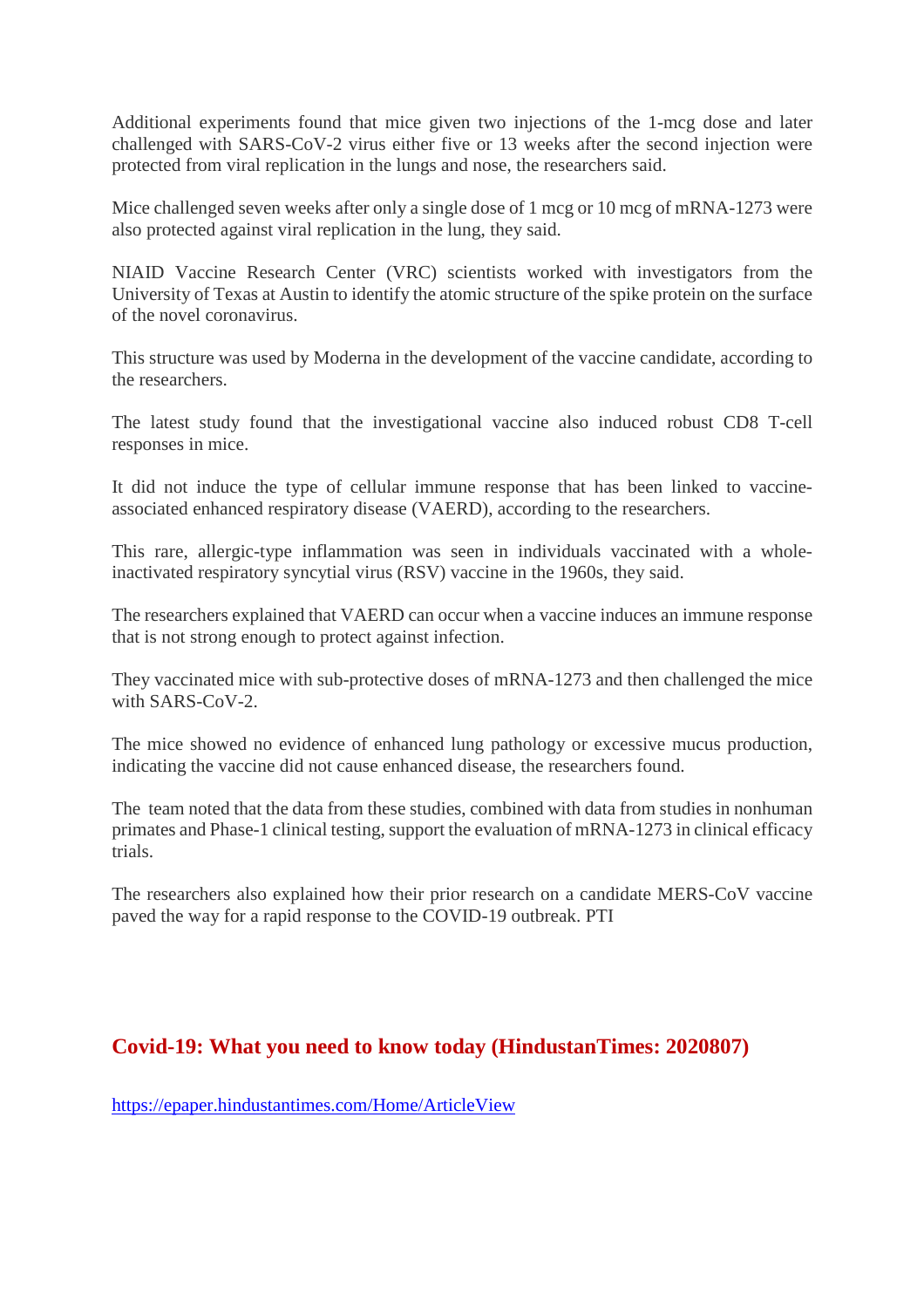India crossed two million coronavirus disease (Covid-19) cases on Thursday, exactly three weeks after it crossed a million cases on July 16 (according to the HT dashboard, it ended the day with 1,004,652 cases). The number of active cases on July 16 (again, according to the HT dashboard) was 343,298.

India ended Thursday with 2,022,730 cases. The number of active cases was 605,300. This means that in 21 days, the country has seen 1,018,078 new infections, and the number of active cases has increased by 262,002.

India had recorded 25,594 deaths by the time it crossed a million cases; by Thursday, that number increased to 41,633, an additional 16,039 deaths in 21 days.

No country is currently adding as many cases as India. And, at the two million mark (crossed only by the US and the Brazil before this), India's growth rate in terms of cases is the highest (see page 4). Indeed, according to five-day averages tabulated by the Johns Hopkins University, the US's five-day average (as on August 5) is down, as is Brazil's. In the top five countries by number of cases, only India and Colombia have five-day averages that are moving up. To be sure, the absolute numbers are still higher for the US (seven-day average of 56,966 according to the New York Times database), when compared to India (54,392) -- but only just. Brazil's is 43,830. India's number is set to increase even more in coming days as the virus spreads across the hinterland and the peninsula.

One reason for this is higher testing – India had tested 10,539 people per million of its population on July 16, when it crossed a million cases; on August 5, poised at 1.96 million, it had tested 16,617 people per million (testing data comes with a lag). That is just around 1.66% of the population. The US has tested 18.8% of its population and Brazil 6.3%, according to data from worldometers.info. Russia has tested 20%, South Africa 5%, and the UK 25%. Among countries with a significant number of cases, only Mexico (0.8%) has tested less of its population than India. Even Iran has tested 3%.

India needs to do more – for a start, target to test 5% of its population. This isn't the first time I'm pushing for more tests – this column was the first to call for a million tests a day in India – and every time, I receive the same feedback from apologists for the government: India's population is far too high; or India's GDP is far too low. The truth is, in absolute terms, India ranks behind China, the US, and Russia, in terms of number of tests conducted.

To reach the 5% mark, India has to test roughly 32 million more people – preferably using the Reverse Transcription Polymerase Chain Reaction, or RT-PCR test, which is the best way to diagnose current infections. The rapid antigen test has become popular with many state governments because it can offer tests within the hour -- as opposed to the RT-PCR tests whose results reach the subject only in 24 to 48 hours -- but it is not very accurate when it comes to identifying true negatives (some people shown to be negative for the virus in the test are actually infected), and should be used only in certain circumstances and places – in a containment zone, for instance; or in airports (where passengers can be tested before a flight).

That may seem like an impossible target (it also needs to be completed soon, perhaps 32 days, sticking to this writer's recommendation on the number of daily tests), but India conducts many large-scale exercises that other countries would consider impossible – for instance, a universal vaccine programme that covers almost 25 million children across the country; and elections.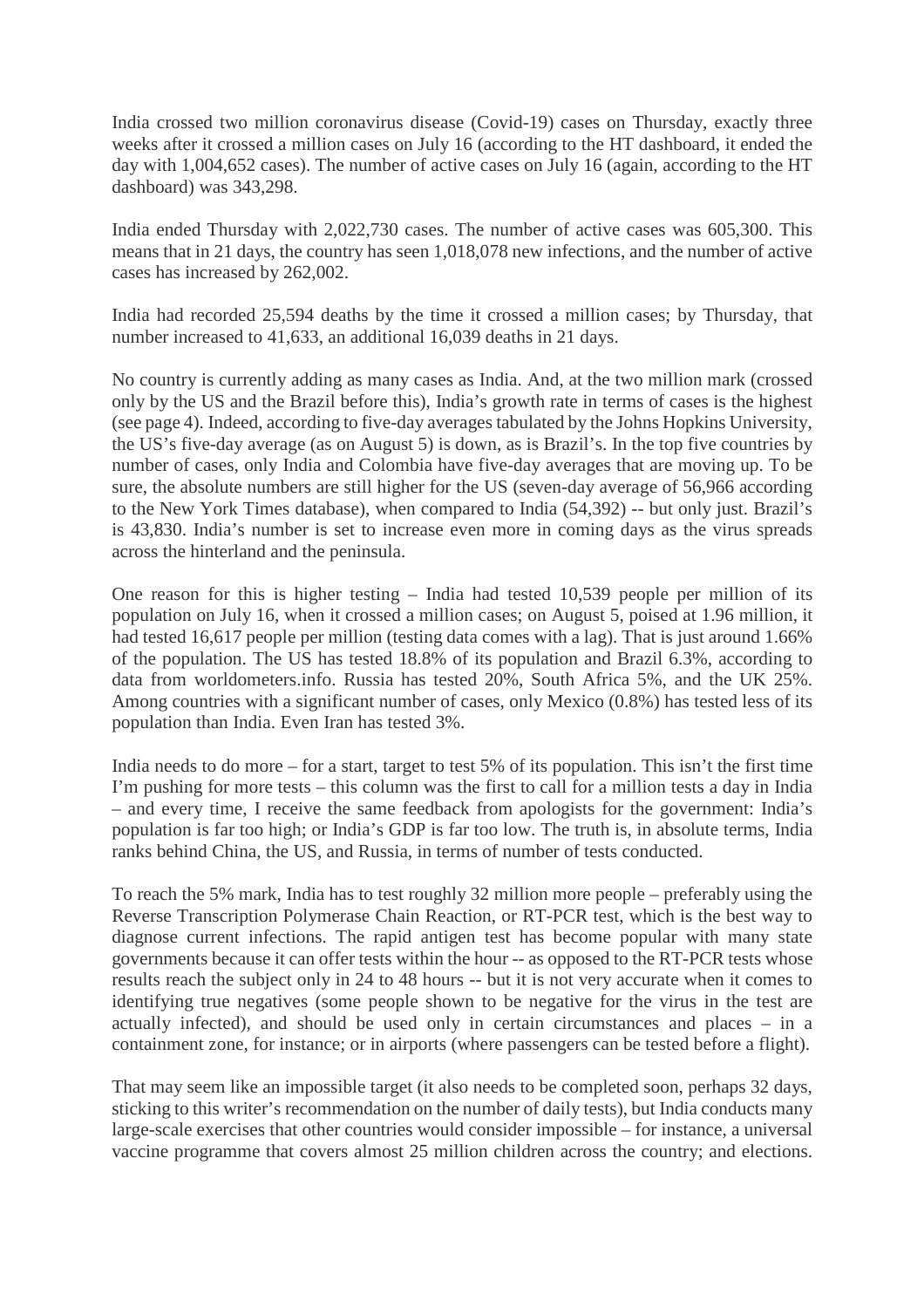Last year, 611 million people voted in the general elections in seven phases. In 2017, about 86 million people voted in the Uttar Pradesh state elections, again, across seven phases.

At the one million mark, I wrote a column on what India needs to do (called "A Million and a Manifesto"). That still holds, but at the two million mark, the only thing the central and state governments need to think about is testing.

P.S: While on testing, states and Union Territories that have spare capacity (Delhi definitely has it) should consider offering free tests (RT-PCR) to anyone who wants to get tested.

# I**ndia posts its second million in just 21 daysCOVID TALLY**

**India posts its second million in just 21 daysCOVID TALLY: Doubling rate of 23 days much worse than US, Brazil at the same mark (HindustanTimes: 2020807)**

https://epaper.hindustantimes.com/Home/ArticleView



#### **Jamie Mullick**

letters@hindustantimes.com

New Delhi : India on Thursday became the third country in the world, after the US and Brazil, to report more than two million coronavirus disease (Covid-19) cases — the second million coming in exactly three weeks since the country hit a million infections on July 16, with 42%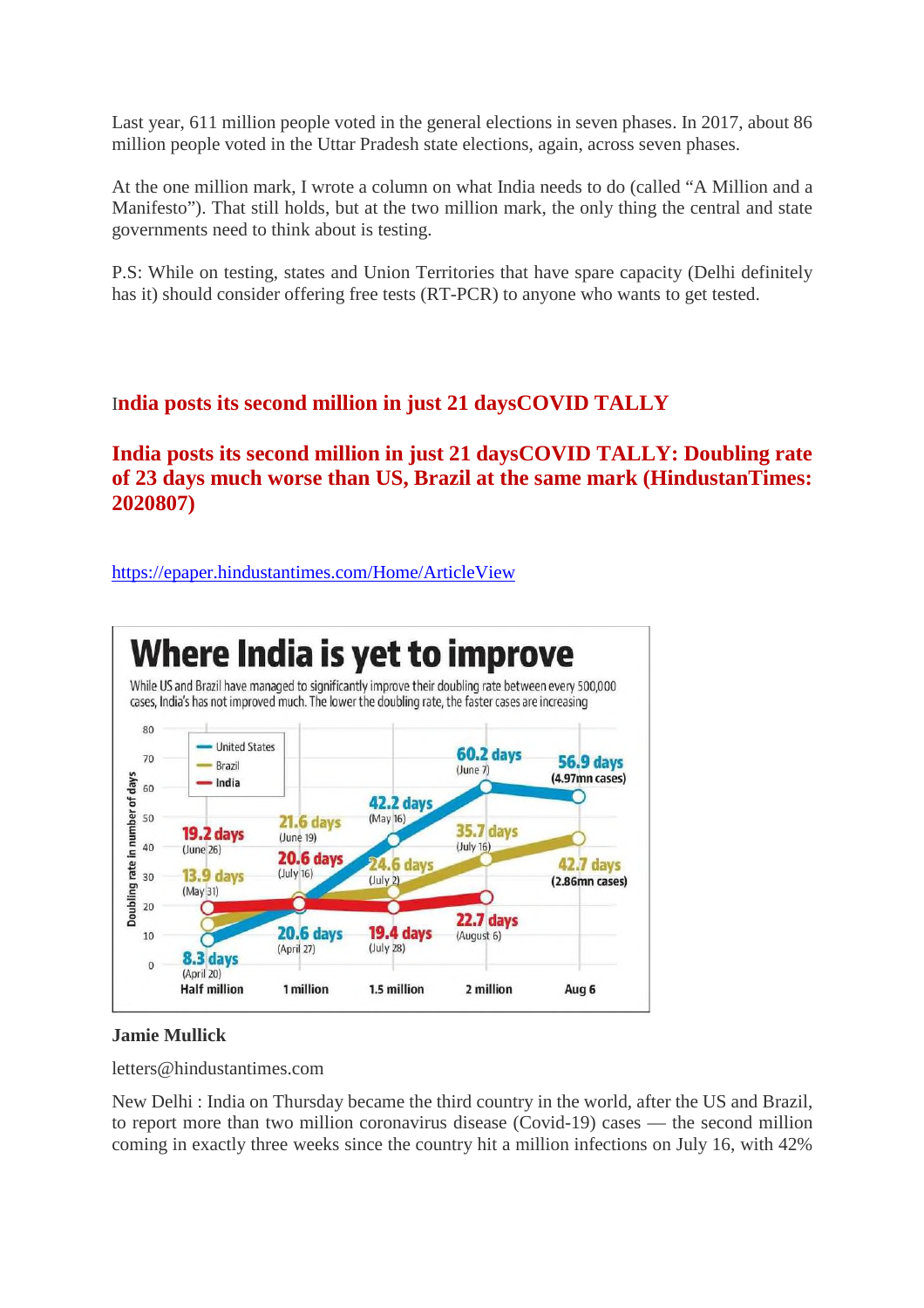of the new cases coming from Andhra Pradesh, Karnataka, Uttar Pradesh, West Bengal and Bihar.

With a total of 62,088 new cases on Thursday taking the national tally to 2,022,730, the doubling rate — the number of days it takes for number of infections to double — in the country now stands at 22.7 days. This is significantly higher than it was in the US (60.2 days) and Brazil (35.7 days) on the day they crossed two million cases -- suggesting that India's caseload could surpass the tallies in these two countries unless the trend reverses or a vaccine is developed.

If cases in the country continue to grow at the same rate they have till now, which is likely considering how new states such as Andhra Pradesh, Karnataka and Uttar Pradesh have emerged as hot spots, experts estimate that the next million cases may take just a little over two weeks.

The US total now stands at 4,993,508 cases and Brazil is at 2,873,304 million.

With 898 new fatalities reported on Thursday, 41,633 people have died due to the disease in the five months of the outbreak in the country**.** The silver lining is that the country's case fatality rate (CFR) is 2.06% — not only better than the global average of 3.75%, but also significantly better than the CFR in the US (5.72%) and Brazil (3.81%) when these countries had the same number of cases.

Experts say the focus of the battle against Sars-Cov-2 – the virus that causes Covid-19 – now needs to shift to the hinterland and the peninsula, both high population density regions with, in the case of the former, significant rural populations and relatively inadequate health care systems.

On July 16, when the country touched a million cases, nearly 56% of all cases could be traced to the three regions that were the original hot spots of the disease in India – Maharashtra, Tamil Nadu and Delhi. In the last three weeks, however, this trend has shifted.

Delhi, which was responsible for nearly 12% cases in the first million, has reported less than 3% of the new cases in the second million.

The gains from the reduction in cases in Delhi, however, were undone with the outbreak spreading to new regions. States such as Andhra Pradesh, Karnataka, Uttar Pradesh, West Bengal and Bihar, which together reported less than 19% of cases in the first million, reported nearly 42% of new cases since July 16.

"There are reports of cases coming from rural areas but the advantage that we have there is that population density is low because of which cases can be identified, isolated and treated early. In these areas surveillance can be far better and also compliance, and that is instrumental in controlling spread of the disease effectively," says Dr VK Paul, member, Niti Aayog, who also chairs one of the National Task Forces on Covid-19 management.

Health secretary Rajesh Bhushan said during a briefing on Tuesday that even though infections had spread to newer areas, there was no cause for concern because almost 82% of the caseload was limited to 10 states. "Fifty districts account for about 66% of the current caseload, therefore, there's no need to panic as the disease spread is limited," he said.

India's journey to two million cases took 158 days, with at least 90% of these cases coming after the lifting of the hard nationwide lockdown that was announced at the end of March — a strategy that officials and experts said bought the country precious time to set up isolation centres, add hospital beds, and strengthen testing infrastructure. With crippling economic costs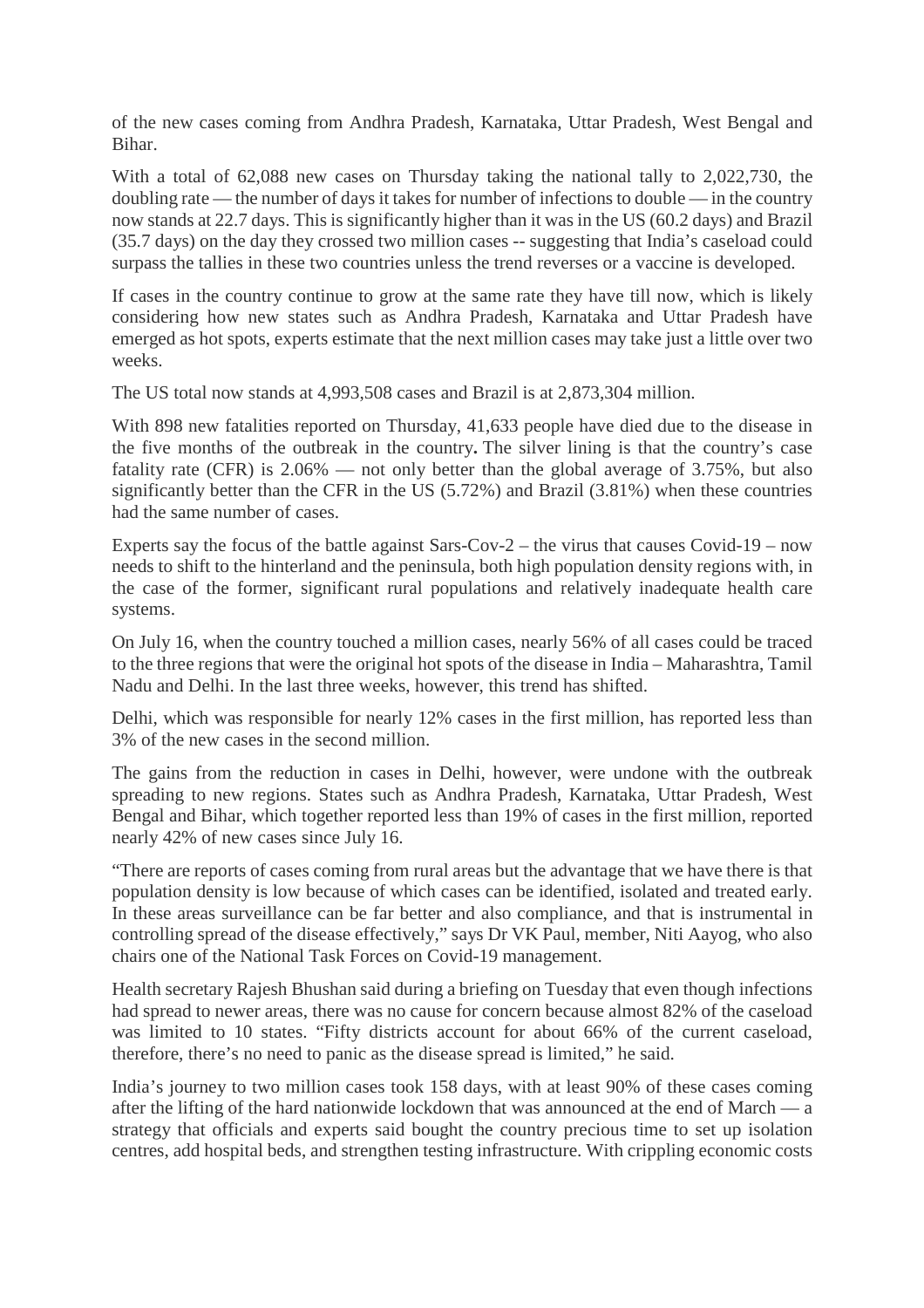piling up, the country began unlocking in June, when the outbreak was on a sharp upward trajectory.

On Thursday, during a virtual meeting of the regional director of World Health Organization (WHO) for South-East Asia with ministers of health of the member nations, Union health minister Harsh Vardhan said that the lockdown was "effective in slowing down the rate of growth of cases and gave the government time to augment health infrastructure and testing facilities".

"From one lab (for Covid-19 testing) in January, India has 1,370 laboratories at present. Indians anywhere can access a lab within three hours travel time and 33 of the 36 states and UTs exceed WHO's recommendation of testing 140 people per million per day," he said.

"India's proactive and graded multilevel institutional response to Covid-19 made it possible to have very low cases per million and deaths per million in spite of having a high population density and low fractional GDP spending and per capita doctor and hospital bed availability as compared to other developed countries," he was quoted as saying in a statement from the health ministry.

Doctors also say that the number of severely ill patients is low, and most of those needing hospitalisation are recovering faster.

"Most positive cases do not require hospitalisation, and those needing intensive care is actually a minuscule number. Most people in hospitals have moderate disease with good chances of recovery. The need is to take care of our old and vulnerable population with co-morbidities that is at high risk of developing severe illness," says Dr Rommel Tickoo, senior consultant, department of internal medicine, Max Healthcare.

In the last week, India has added an average of 53,955 cases a day -- up from 30,076 a day in the week when it crossed a million cases. This increase in daily cases has been consistent with the rate at which testing has been ramped up across the country.

In the last week, 565,000 samples on average were tested for Covid-19 every day, against 292,000 a day for the week ending July 16.

At least some of the testing gains can be attributed to a decision by several states to rely on antigen tests instead of the Reverse Transcription Polymerase Chain Reaction, or RT-PCR test, which is considered by scientists to be the gold standard. An antigen test, also known as a rapid test, has become popular with many governments as it offers tests within the hour as opposed to the RT-PCR tests whose results reach the subject 24 to 48 hours. Since the former can possibly lead to false negatives, several cases can slide under the radar. But experts say it can be used in small areas of hot spots to test every resident and quickly isolate as many patients as possible. In contrast, the RT-PCR test is the most definitive test currently available and experts say it should be used as often as possible.

India's average weekly test positive (or positivity) rate has risen from 6.5% in early June to 10% at present, but the aggregate level statistics mask sharp differences in testing performance across the country. Maharashtra, the state with the highest number of infections, at 479,779, has a test positive rate of 17% in the last week, while for Uttar Pradesh, this number is less than 5%.

The WHO identifies 8-12% as the ideal range for test positive rate in a country with an active outbreak. A number too low or too high implies that volume as well as targeting of Covid-19 testing is inadequate to accurately detect the spread of the disease.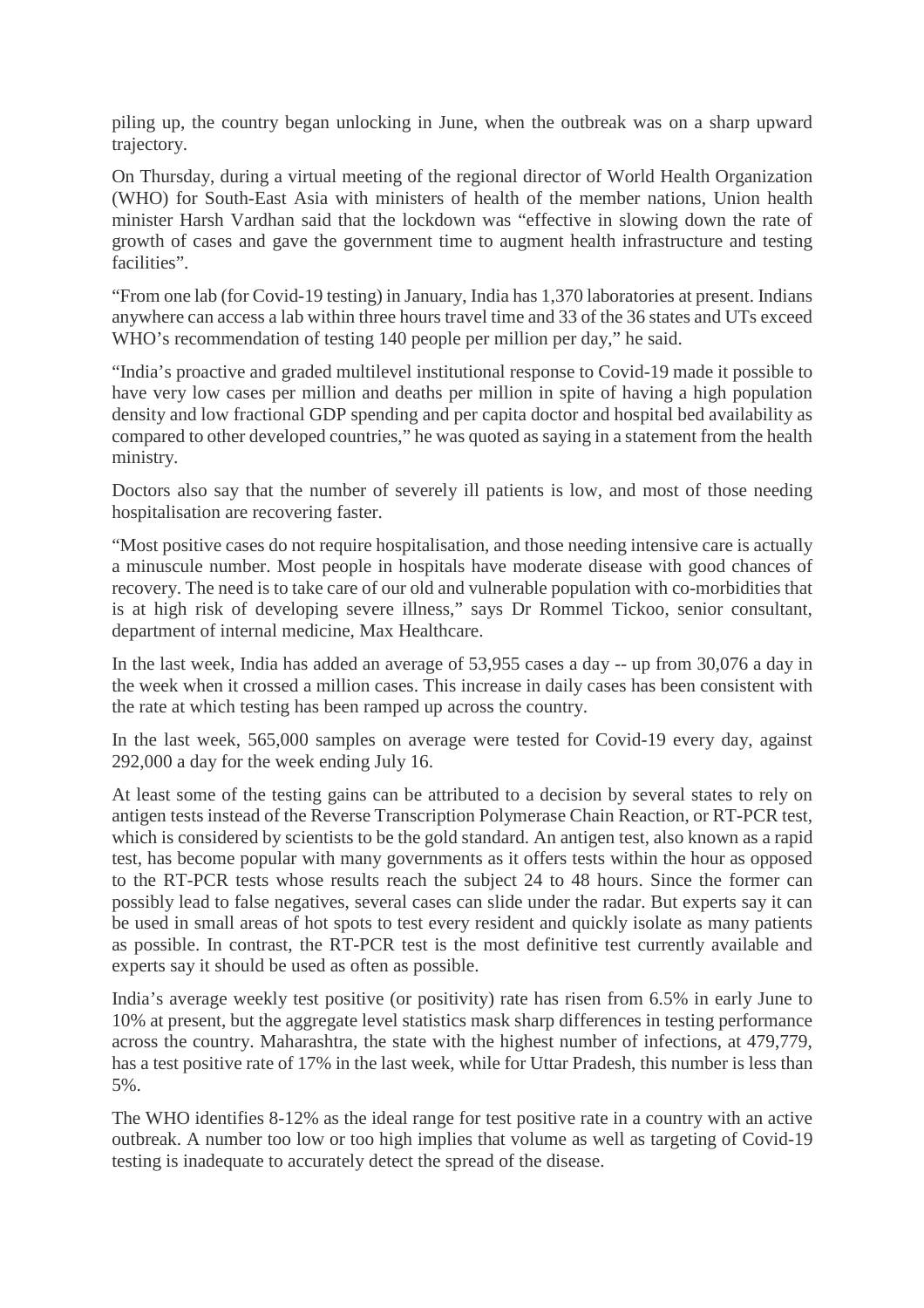"The Covid situation is quite dynamic and the numbers change on a daily basis, and same goes for the positivity rate. However, if you look at the overall trend, India's current positivity rate is on the lower side, even in comparison with other countries. Same goes for the case fatality rate which is probably one of the lowest in the world. We have been able to manage the disease quite effectively so far," says Dr GC Khilnani, former head, pulmonology department, All India Institute of Medical Sciences, Delhi.

The number of people who have recovered from Covid-19 in India touched 1,375,797 on Thursday, bringing the proportion of recoveries to68.01%,against the global average of 64.2% of all cases recovered.

To be sure, India's recovery rate is expected to eventually soar to over 90% — since current trends indicate the final fatality rate could lie between 2-3% — once the outbreak nears its end.

This also means that a total of 605,300cases (29.91% of total infections) in the country remain active.

The number of active cases has been steadily increasing in the country, which may be a cause of concern for officials. It was 96,970 at the start of June, and 227,298 on July 1. Active cases — those still under treatment — is a crucial metric because it directly reflects the pressure on the health care system in any region.

# **New Cases (The Asian Age: 2020807)**

http://onlineepaper.asianage.com/articledetailpage.aspx?id=15027264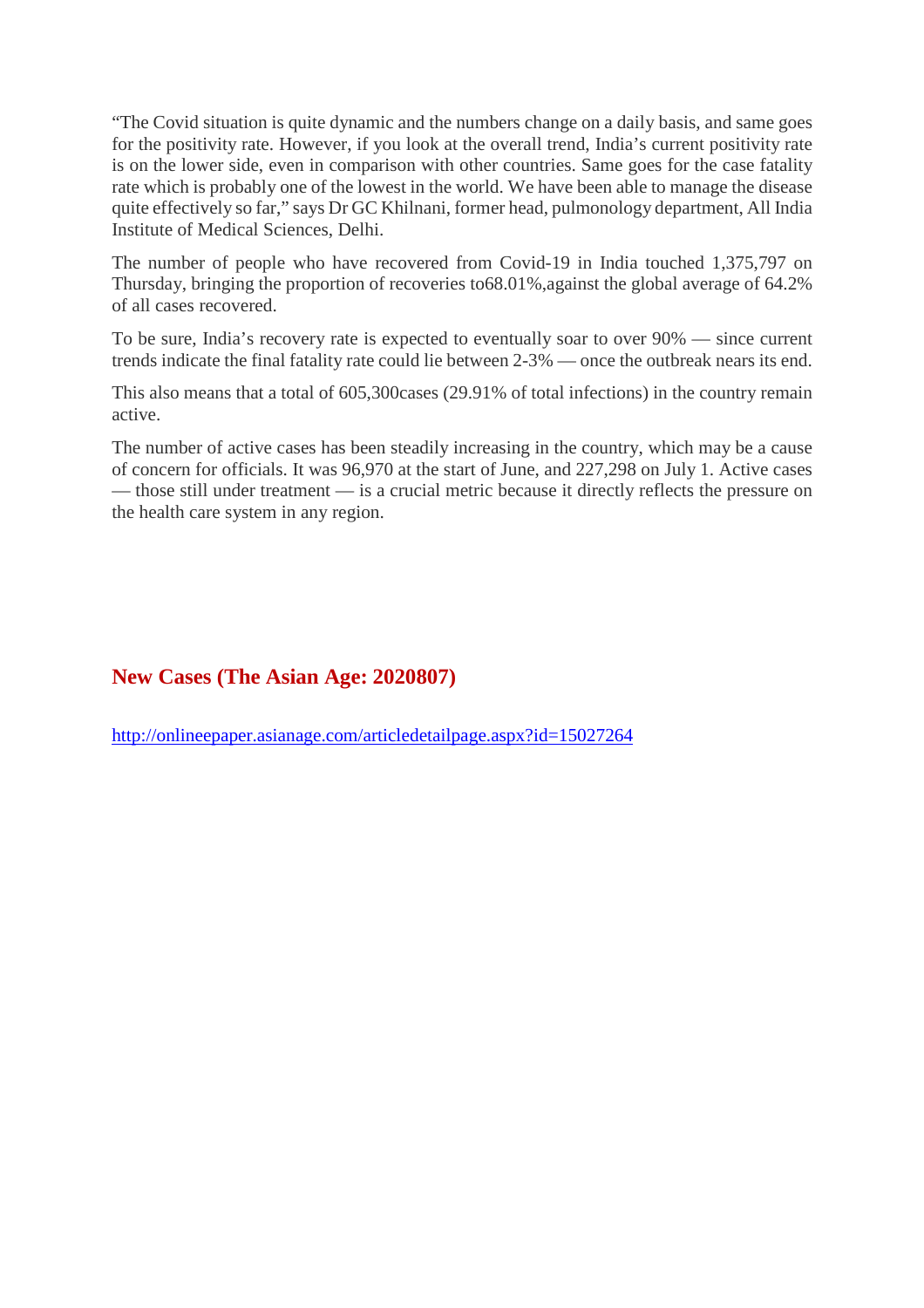# 1,299 fresh Covid cases take Delhi's tally to 1,41,531

#### **AGE CORRESPONDENT** NEW DELHI, AUG. 6

Delhi recorded 1,299 fresh coronavirus cases on Thursday, taking the infection tally in the city to over 1.41 lakh, while<br>the death toll due to the disease mounted to 4,059. authorities said.

Fifteen fatalities due to Covid were recorded in the last 24 hours, according to the latest bulletin released by the health department on Thursday.

The city recorded 1,076 fresh Covid cases and 11 deaths on Wednesday.

The number of active cases rose to 10,348 on Thursday from 10,072 the previous day.

On June 23, the national capital had reported the highest single-day spike of 3,947 cases.

The death toll from the coronavirus infection has risen to 4,059 and the total number of cases has climbed to 1,41,531 in Delhi, the bulletin said.

The positive rate stood at 6.3 per cent on Thursday, while the recovery rate was over 89 per cent, it said.

Out of the total num-<br>ber of beds in coronavirus hospitals, 10,547 are vacant.

Also, 2,545 beds in Covid care centres are

**15 FATALITIES** due to Covid were recorded in the last 24 hours. The number of active cases rose to 10,348 on Thursday from 10,072 the previous day. The positive rate stood at 6.3 per cent on Thursday, while the recovery rate was over 89 per cent.

occupied by persons under quarantine. including those who have returned from abroad, it said.

According to the bulletin, 1,27,124 patients<br>have recovered, been discharged or migrated so far. The number of people in home isolation stood at 5,244.

The number of Rapid Antigen Tests conducted on Thursday stood at 14,699 while the RT-PCR, CBNAAT and True NAAT tests figures were 5,737, in all adding to<br>20,436, according to the bulletin.

The total number of tests done till date in Delhi was 11,20,318.

The number of tests done per million as on Thursday was 58,964, it said.

The number of containment zones stood at 466, according to the latest bulletin.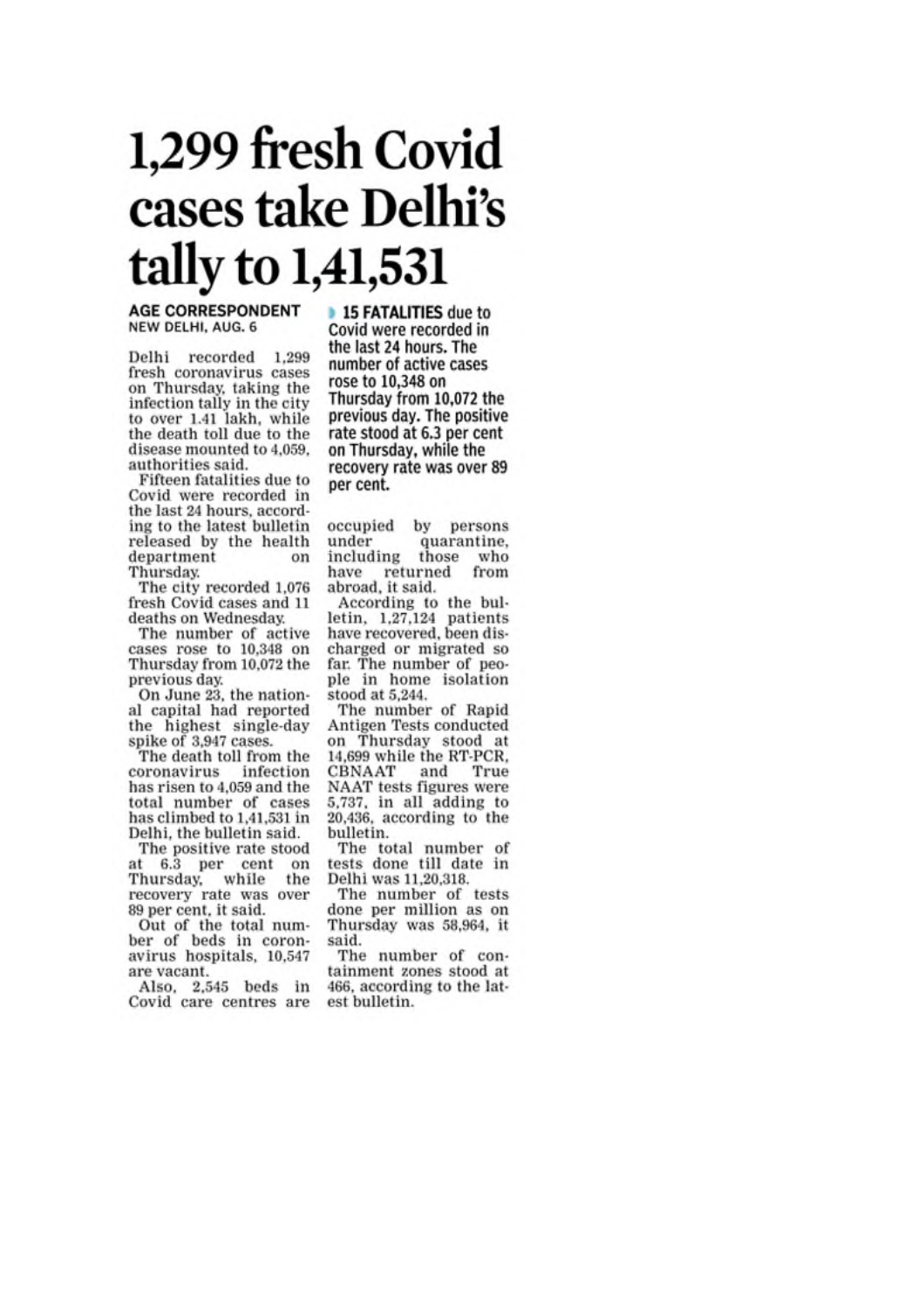# **Breastfeeding**

# **Breastfeeding an intervention to strengthen baby's immune system (The Tribune: 2020807)**

#### https://www.newkerala.com/news/2020/139169.htm

Breastfeeding an intervention to strengthen baby's immune system Breastfeeding is an essential factor in reducing child mortality, high level of wasting, stunting, underweight, high levels of anaemia among children. An analysis of NFHS-4 shows breastfeeding within one hour is only 41.6% and exclusive breastfeeding (0-6 months) is only 54.9%.

It is noteworthy that in India institutional deliveries have increased almost up to 80% as per National Family and Health Survey-4 (2015-16) but irrespective of that, the rate of mothers breastfeeding within one hour of the birth or exclusively feeding their children is very low. This shows that somewhere we are missing on birth preparedness, counselling of mothers, weighing the benefits of breastfeeding to both mother and child. Exclusive Breastfeeding for the first 6 months followed by complementary feeding practices together can prevent almost one-fifth of deaths in children under five years.

World Breastfeeding Week is celebrated every year for the last 29 years across the world from 1st to 7th August. This year the theme of the campaign is "Support breastfeeding for a healthier planet". The newly mothers find themselves surrounded by a plethora of the myths and misconception associated COVID-19. Recently, the data from the states have reported a drop in institutional deliveries. The Main Reasons for Drop-in Institutional Deliveries has been due to lockdowns, fear of infections and thus people avoiding the physical contact or preference to go to small nursing homes or delivery at homes. Now since the lockdown is opened up, it is very essential to address the issue of myths and misconception.

The World Health Organization (WHO) endorses that mothers with suspected or confirmed COVID-19 should be encouraged to initiate or continue to breastfeed. Mothers should be counselled that the advantages of breastfeeding significantly outweigh the potential risks for transmission. Breastfeeding is especially effective against infectious diseases because it strengthens the system by directly transferring antibodies from the mother. Breastfeeding benefits baby's Immune System. Mothers milk provides virtually all the protein, sugar, and fat your baby needs to be healthy, and it also contains many substances that benefit your baby's immune system, including antibodies, immune factors, enzymes, and white blood cells

The research commissioned by India Consensus, a collaboration between Tata Trusts and Copenhagen Consensus, analysed Mass media promotion and intensive counselling of breastfeeding a cheap, yet very powerful intervention with a high BCR. In Andhra Pradesh and Rajasthan, the researcher studies a breastfeeding mass media campaign, using television advertisements and counselling of mothers. In Rajasthan, 58% of mothers exclusively breastfeed, while in Andhra Pradesh the figure is 70 %. Based on international evidence, a campaign could increase these to 90% and 93%, saving 12,628 infant lives in Rajasthan and 5,982 lives in AP. Using the language of benefit-cost analysis, in each state the policy would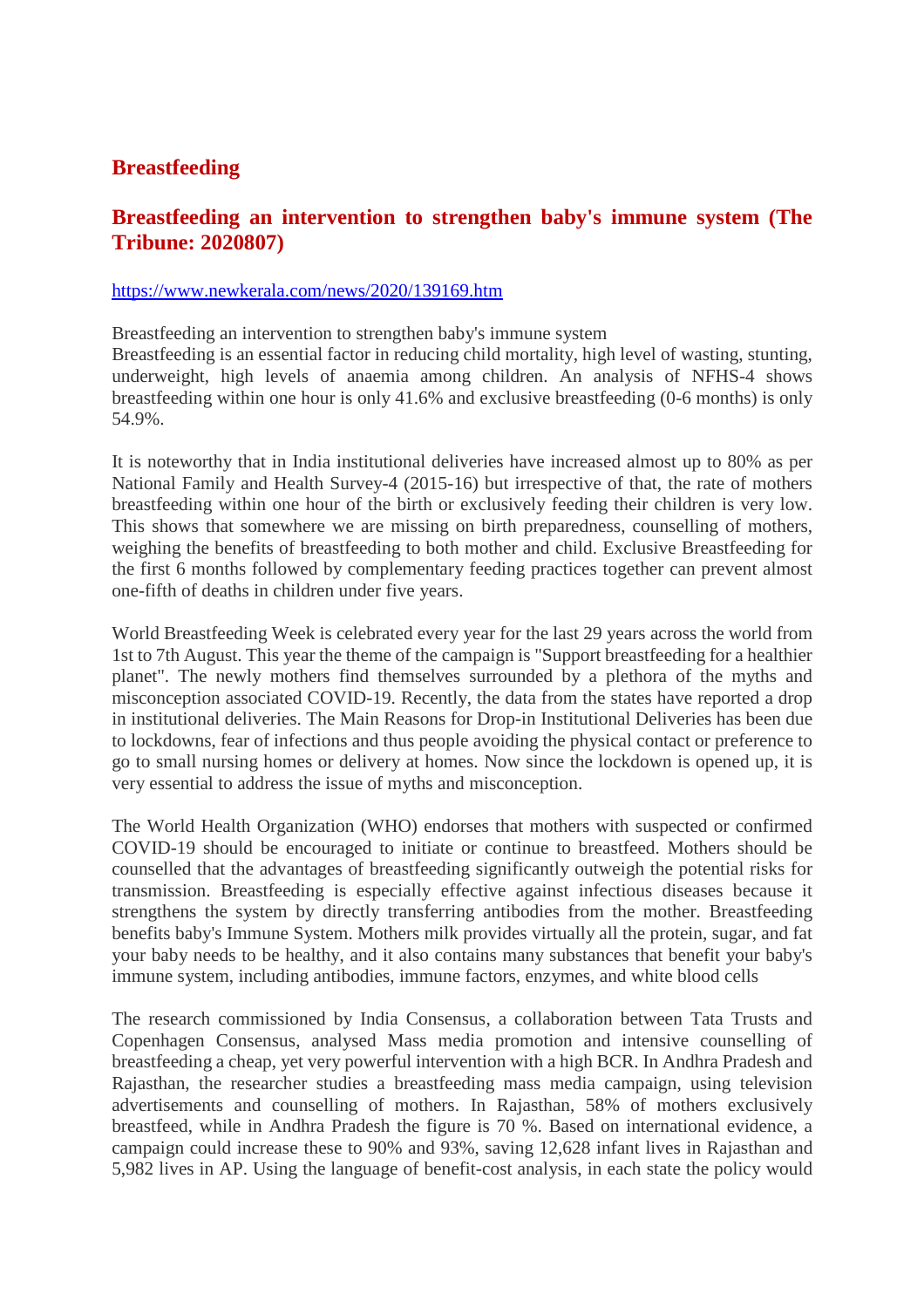have benefits worth around 8-times costs. Seldom in life are the benefits of simple, cheap policies so obvious and clear-cut the new evidence points unambiguously to massive benefits from prioritising closing gaps in nutrition interventions. (Abusaleh Shariff; Sharma, 2018)

The research proposes breastfeeding promotion programs, TV advertisements to be broadcasted during prime time shows, Counselling of newly mothers by a dedicated health staff- one for every 120 visiting mothers - who can teach the importance of breastfeeding to mothers who make pre-natal visits or those mothers who delivered a baby and are admitted in the hospital. Distribution of IEC material /printed fliers/ pamphlets which contain the communication material to mothers which they are given orally at hospitals. Training of mothers, mother and family counselling, IPC, IEC, Training of the front-line workers.

Becoming the parent of a new baby is both a blessing and a huge responsibility. This week, as we celebrate World Breastfeeding Week, we need to call on societies, governments and all employers to adopt policies that are cheap, doable and support breastfeeding. Empowering parents and enabling communities and societies is need of an hour. Breastfeeding requires counselling support, encouragement and guidance. With these basic steps, implemented properly, we can significantly improve breastfeeding rates around the world and give children the best possible start in life.

(Dr Bjorn Lomborg is president of the Copenhagen Consensus Center. Dr Manorama Bakshi is Social Development iamp; Public Health Professional with over 22 years of experience.)

# **Therapy**

# **This therapy can combat secondary infections in corona patients (The Tribune: 2020807)**

#### https://www.newkerala.com/news/2020/139125.htm

Photodynamic therapy can be an efficient ally to combat secondary infections in Covid-19 patients, according to a new study.

The use of this technique combines light and a photosensitizing chemical substance to kill microorganisms in the respiratory tract, the findings, published in the journal Photodiagnosis and Photodynamic Therapy, reported.

"Covid-19 can lead to complications that go beyond the virus, and we should also strive to find treatments for these other problems," said study researcher Vanderlei Bagnato from Optics and Photonics Research Center (CEPOF ) in Brazil.

"Treating coinfections and secondary infections can improve the prognosis in severe cases, above all for patients who are intubated and face a higher risk of infection by other microorganisms such as the bacteria that cause pneumonia," Bagnato added.

The compounds used in photodynamic therapy interact with light to produce singlet oxygen, a highly reactive oxygen species that kill viruses and bacteria by oxidizing their membranes.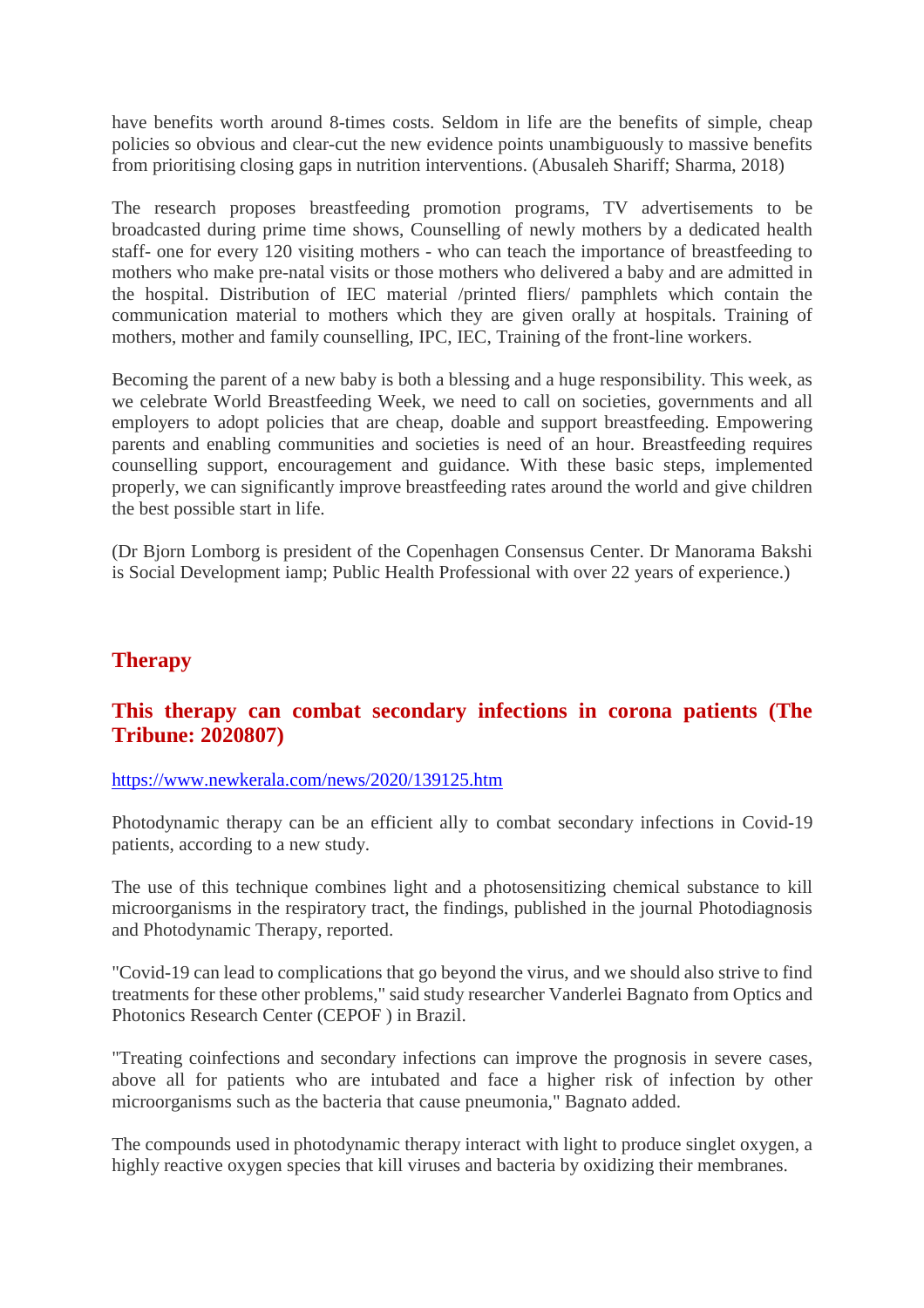"When the patient inhales these substances, the drug can be activated with extracorporeal light, which then attacks pathogens in the airways," Bagnato said.

Photodynamic therapy cannot be used to attack the novel coronavirus SARS-CoV-2 directly since it does not eliminate harmful microorganisms present in the bloodstream (only in the airways). However, researchers stress the importance of developing techniques to combat Covid-19 coinfections caused by bacteria and other viruses, avoid the need for intensive medical care, and minimize transmission of the disease to other people.

CEPOF has conducted several studies on the use of photodynamic therapy to treat pneumonia, skin cancer, and other diseases. "The propagation of opportunistic pathogens occurs mainly through the upper respiratory tract owing to natural colonization of the oropharynx and that photodynamic therapy can help not only to reduce the number of these microorganisms present in the oropharynx but also to prevent their penetration into the mucosal barrier and hence their proliferation," the authors wrote.

"We're about to begin a study to evaluate the use of photodynamic therapy in cases of pneumonia in pigs. This stage precedes clinical trials in humans," Bagnato said.

"We hope it will be fast-tracked because, although we don't know for sure yet, it's quite likely that people who survive COVID-19 may be more prone to respiratory complications such as pneumonia because of the severe inflammation," Bagnato added.

The research team said they need to develop novel techniques and alternative treatments.

# **Inflammatory disease'**

# **'Covid-19 should be treated as acute inflammatory disease'(New Kerala: 2020807)**

#### https://www.newkerala.com/news/2020/139084.htm

In a comprehensive analysis of worldwide Covid-19 data, researchers have identified the key strategies to develop the effective therapeutics.

The study, published in the Journal of Immunology, suggests that Covid-19 should be treated as an acute inflammatory disease and that the severity of infection is associated with the dysregulation of inflammatory immune responses and subsequent inability to develop protective immunity from the virus.

"Drugs that target the virus or suppress inflammatory immune responses have produced inconsistent results and might not be the best treatment for patients with Covid-19," said study researcher Masoud Manjili from the Virginia Commonwealth University in the US.

"Instead, the use of drugs that modulate inflammation without compromising the adaptive immune response could be the most effective therapeutic strategy," Manjili added.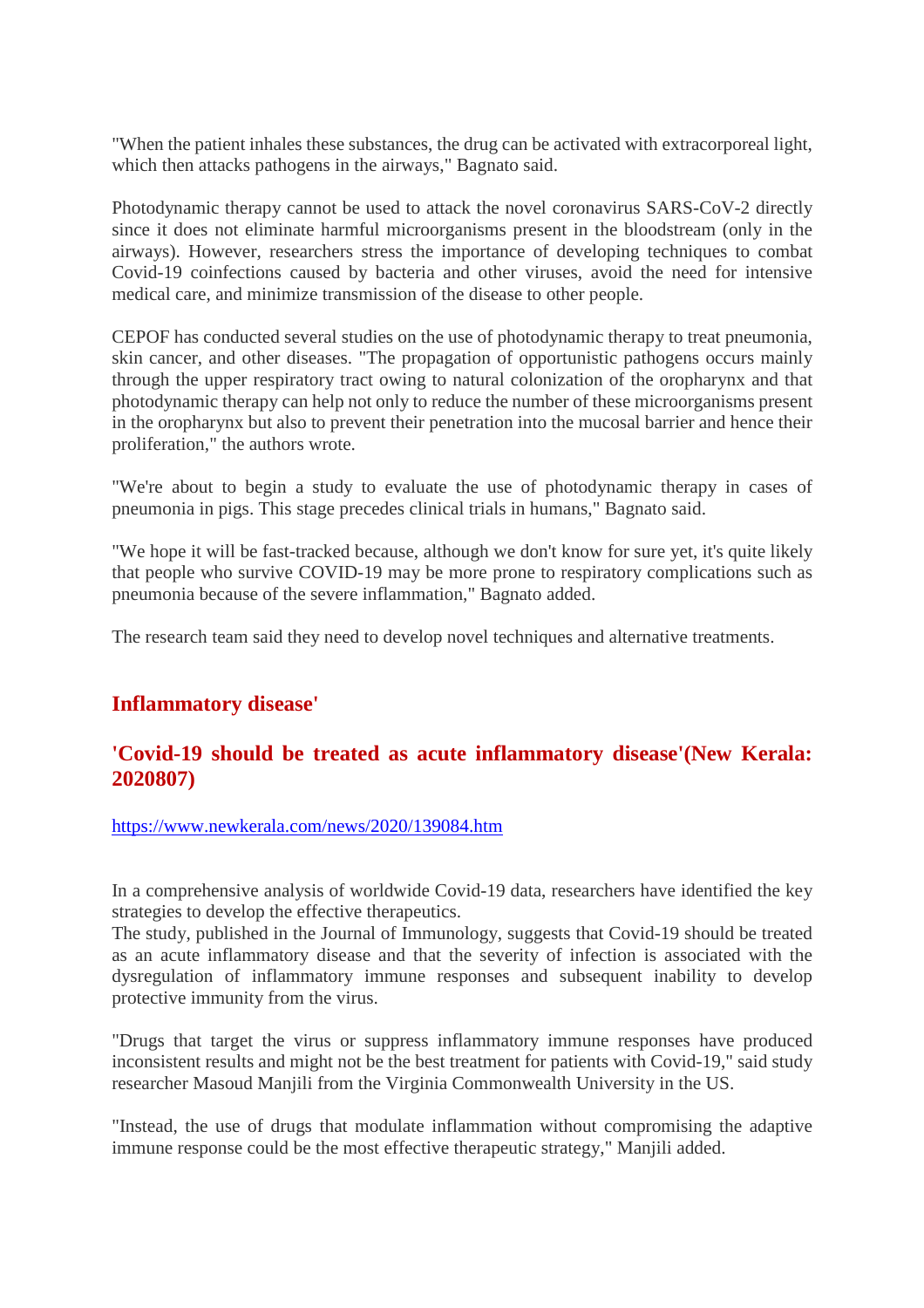The majority of people infected with Covid-19 show flu-like symptoms and survive the disease. However, individuals with susceptibility factors, including age (65 years and above), sex and underlying health complications are significantly more vulnerable to the infection because their immune response is in disarray.

"Although over 90 per cent of the infected individuals are asymptomatic or manifest noncritical symptoms and will recover from Covid-19, those with critical symptoms are in urgent need of treatment options," Manjili said.

Because viral loads are similar in symptomatic and asymptomatic patients with Covid-19, it appears that a dysregulated immune response is the primary cause of death as opposed to viral load, according to the study.

The most serious consequences of Covid-19 are sepsis-like cytokine storm (a severe overreaction of the immune system), blood clots and respiratory or cardiovascular complications. In response to injury or infection, the immune system will normally react with an immediate inflammatory response to limit the infection and help develop a long-lasting, protective immunity against the virus within 7-10 days.

"However, when inflammation is not modulated or resolved after serving its purpose, it turns into hyper inflammation or becomes chronic and results in the inhibition of adaptive immune responses, tissue damage or organ failure, as evidenced in many cases of novel coronavirus," the team said.

"Therefore, understanding and successfully controlling the inflammation would be a promising approach for the management of Covid-19," Manjili said.

The researchers determined that the highly tailored anti-inflammatory drugs, like the blood pressure medication losartan, should be considered as viable options for treating Covid-19.

"The combination of losartan with convalescent plasma in symptomatic patients could be a promising strategy for the prevention or treatment of severe clinical symptoms and will allow patients to develop immunity against the virus," Manjili said.

# **Health services**

# **Maintain essential health services during COVID-19: WHO (New Kerala: 2020807)**

#### https://www.newkerala.com/news/2020/139005.htm

World Health Organization (WHO) on Thursday urged member countries in the South-East Asian region to maintain essential health services and accelerate resumption of disrupted health care services hit by the coronavirus pandemic, as an integral part of the COVID-19 response.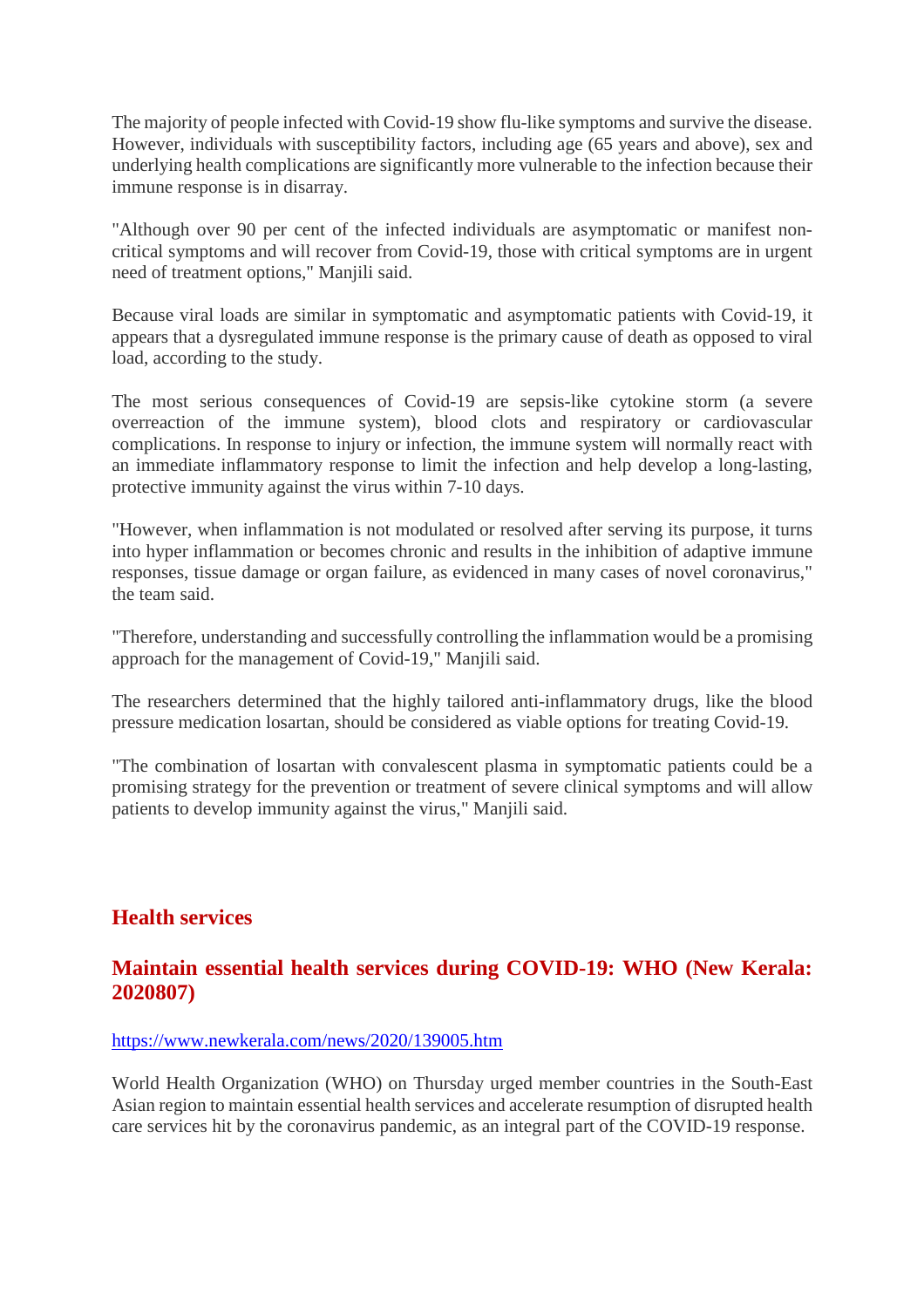A rapid assessment of 25 essential services carried out by WHO in May showed significant disruptions to essential health services across the world, including WHO South-East Asia Region. Routine immunisation and supplementary measles and rubella campaigns were disrupted in eight of the region's 11 countries.

According to the apex organisation, both out-patient and in-patient services for noncommunicable diseases such as diabetes, high blood pressure, heart disease, cancer and others have been greatly affected. The most affected service has been mental health, which is critical in these difficult times.

"Across the region, family planning, antenatal care and institutional childbirth services have been reduced significantly, impacting our capacity to accelerate reductions in maternal and neonatal mortality," said Dr Poonam Khetrapal Singh, Regional Director WHO South-East Asia Region said.

Health system pressures, reduced service utilisation, damaged supply chains and the potential for reductions in health spending could inhibit progress towards universal health coverage and weaken the battle against antimicrobial resistance (AMR). If case detection for TB drops by 50 per cent over a period of three months, the region could return to 2012 levels.

"The pandemic has put immense strain on health systems across the South-East Asia Region. We must fasttrack efforts and do all we can to avoid that happening, while continuing efforts to break COVID-19 transmission chains," said Dr Singh, in a virtual meeting with health ministers from the region.

She said that previous disease outbreaks have shown that disruption to essential services caused by an outbreak can be more deadly than the outbreak itself.

Since the outbreak of COVID-19, repurposing of health workers, cancellation of elective care, closure of outpatient services, insufficient personal protective equipment, and changes in treatment policy have significantly impacted delivery of essential services. Additionally, changes in health-seeking behaviour, constrained physical access and financial hardship have also limited service uptake.

Countries in the region have been developing and implementing innovative ways to overcome these challenges - leveraging the potential of telemedicine; developing novel supply chains and medicine dispensary options; and better engaging the private sector and communities.

"We must strengthen our evidence and knowledge base on how essential services can be maintained. We must continue to innovate and accelerate our efforts to sustain our gains while sharing our experiences and learnings and adapting policies to suit local contexts and transmission scenarios," Dr Singh said.

Boosting health system resilience with a focus on primary health care is key to maintaining and strengthening essential health services amid our new normal, the Regional Director said, adding that the emergence and spread of COVID-19 has reiterated the critical importance of building strong primary health care systems that are able to withstand acute events while continuing to provide the services required to meet most people's needs.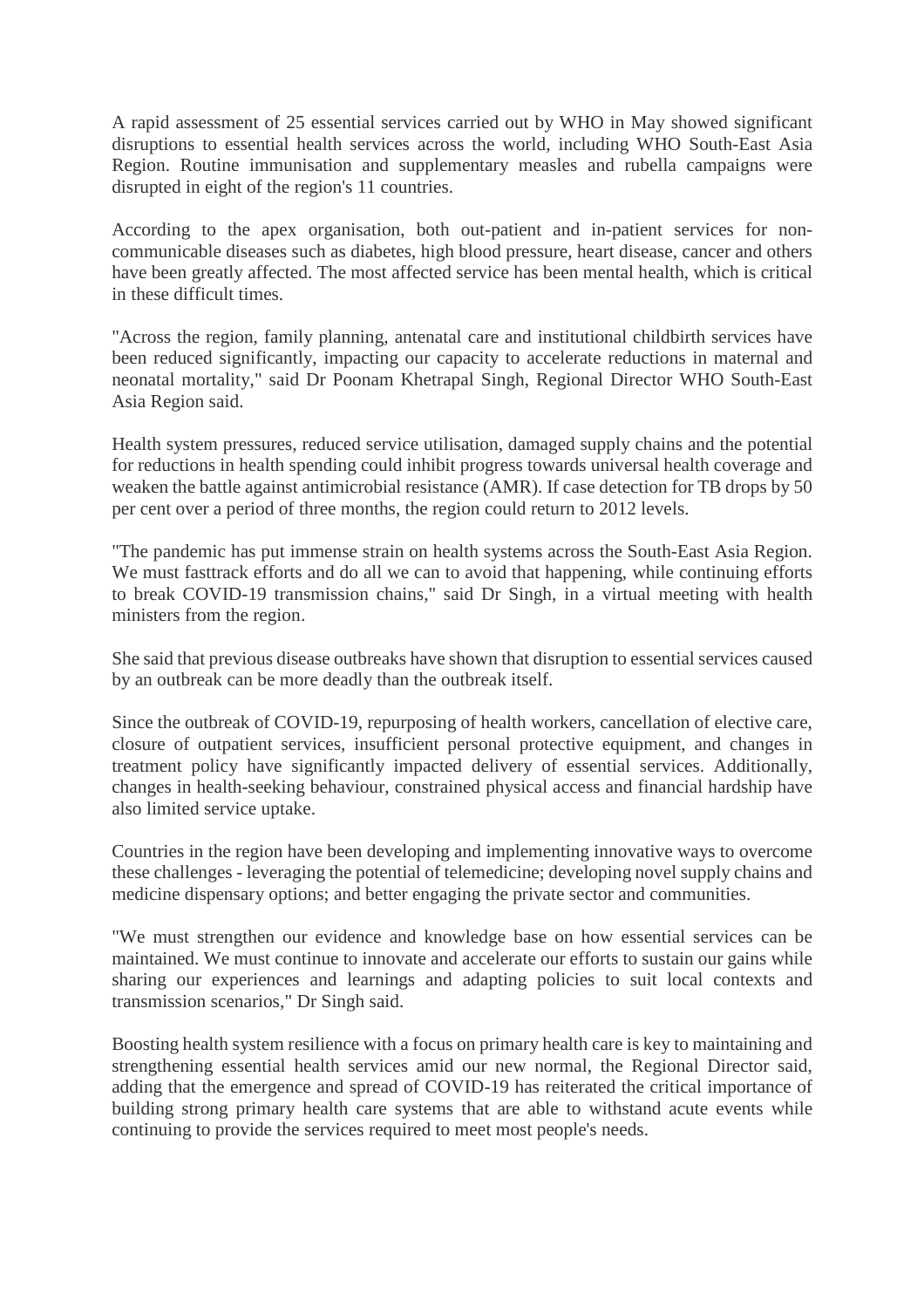Communities must continue to remain at the centre of the response, she said. Attention should be given to understanding the social impact of the pandemic and how it affects the healthseeking behaviour of disadvantaged and vulnerable groups and their access to services.

"Strengthening and maintaining essential health services has been one of the region's core priorities. The health and well-being of the region's near 2 billion people is at stake, and with it the sustainable development of more than a quarter of the world's population," Dr Singh added.

The Regional Director and health ministers are expected to review and further discuss essential health services at their virtual ministerial roundtable meeting next month during the seventythird Regional Committee Session of WHO South-East Asia Region.

# **Knee osteoarthritis**

# **Bone drug may be beneficial for knee osteoarthritis (New Kerala: 2020807)**

#### https://www.newkerala.com/news/2020/138858.htm

A new study suggests that bisphosphonates which are the drugs that prevent the loss of bone density and used to treat osteoporosis and similar diseases appear to be safe and beneficial for osteoarthritis patients.

Osteoarthritis (OA) is the most common form of arthritis and a leading cause of disability worldwide with more than 300 million suffering with the condition, yet there are no effective treatments to stop the disease or its progression.

One of the lesions in OA that causes pain and progression of the structural pathology of the disease are bone marrow lesions.

Researchers believe bisphosphonates may alter bone marrow lesions, and thereby could improve pain in OA and halt its progression. Alternatively, they could also alter the mechanical properties of bone, thereby potentially contributing to detrimental effects.

Using data from the Osteoarthritis Initiative, a longitudinal cohort of people with or at risk for knee OA, the researchers identified women who started bisphosphonates and matched them to women who weren't on the drug.

Measurements in bone marrow lesion volume were taken when they first started on bisphosphonate and then a year later. Changes in bone marrow lesion volume between the two groups were then compared.

"When we looked at those who had bone marrow lesions at baseline, we found that the women who started bisphosphonates had had more bone marrow lesions that decreased in size than the women who did not start bisphosphonates," said corresponding author Tuhina Neogi, MD,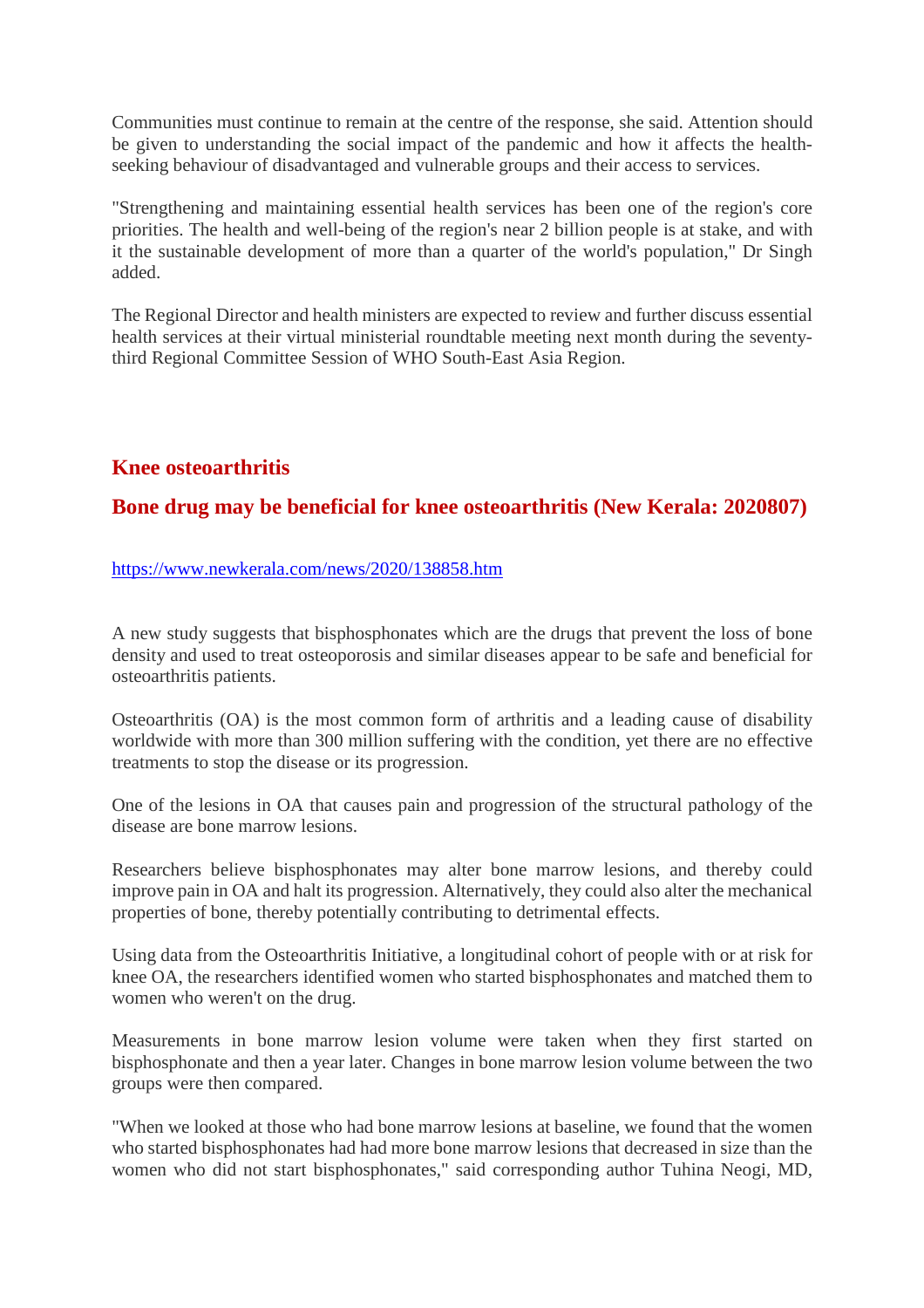PhD, professor of medicine and epidemiology at Boston University Schools of Medicine and Public Health.

"These results suggest that bisphosphonates do not appear to be harmful, at least over one year, and perhaps may even help decrease bone marrow lesions in those that have them," added Neogi.

According to the researchers, effective treatments for osteoarthritis are desperately needed.

"By examining existing data for potential signals of efficacy and safety, we can identify potentially promising therapies that should be further tested in trials with the aim to ameliorate the pain of osteoarthritis and improve the quality of life for the millions of people worldwide that have this disease," added Neogi, chief of rheumatology at Boston Medical Center.

#### **Coronavirrus**

# **कोरोना ने तोड़े अब तक के सारे रकॉड, देश मिपछले 24 घंटमिमले 62 हजार से अिधक मरीज (Hindustan: 20200807)**

https://www.livehindustan.com/national/story-number-of-corona-infected-inthe-country-crosses-20-lakhs-more-than-62-thousand-cases-reported-in-24 hours-3402972.html

केंद्रीय स्वास्थ्य मंत्रालय के आंकड़ों के मुताबिक, भारत में 24 घंटों में कोविड-19 के 62,538 नए केस सामने आए है, जिससे देश में कोरोना केसों की संख्या  $20,27,075$  तक पहंचा गई है। अब तक कुल  $13,78,106$  मरीज कोरोना को मात दे चुके हैं।अब तक  $41,585$  मरीजों की मौत हो चुकी है। देश में कोरोना संक्रमण बढ़ने की रफ्तार अब अमेरिका और ब्राजील जैसी होती जा रही है। भारत की कम से कम आधी आबादी कोरोना के चलते इस समय विभिन्न प्रकार के लॉकडाउन में है - पिछले कछ दिनों में विभिन्न राज्य सरकारों द्वारा जारी किए गए आदेशों के अनसार पर्ण, आंशिक या सप्ताहांत लॉकडाउन लगाया गया ह।ै

उधर, वैश्विक महामारी से गंभीर रूप से जूझ रहे लैटिन अमेरिकी देश ब्राजील में गुरुवार के आंकड़े के अनुसार 24 घंटों के दौरान कोरोना संक्रमण के  $51.603$  नये मामले सामने आने के साथ ही संक्रमितों की संख्या  $28$  लाख का आंकड़ा पार कर  $28,01,921$  हो गयी है।

ब्राजील के स्वास्थ्य मंत्रालय की ओर से मंगलवार को जारी आंकड़ों के मताबिक देश में पिछले  $24$  घंटों के दौरान इस महामारी से  $1154$  लोगों की मौत होने से मृतकों की संख्या  $95$  हजार के आंकड़े को पार कर  $95,819$  पहंच गयी है। ब्राजील में  $19,70,767$  लोग कोरोना संक्रमण से पूरी तरह ठीक भी हुए हैं। अमेरिका की जॉन हॉपकिन्स यूनिवर्सिटी के विज्ञान एवं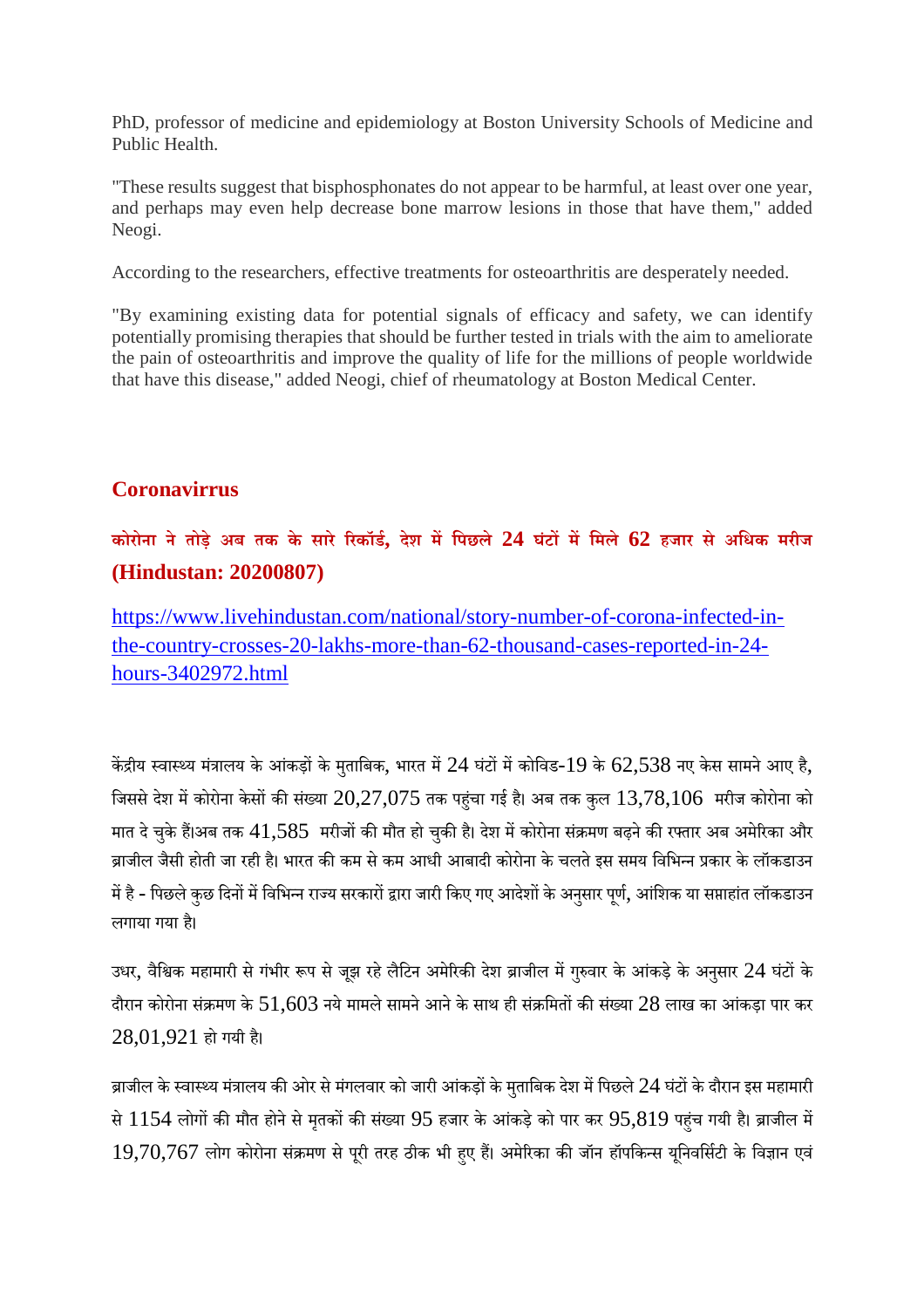इंजीनियरिंग केन्द्र (सीएसएसई) की ओर से जारी किए गए ताजा आंकड़ों के मुताबिक कोरोना संक्रमितों की संख्या के मामले में ब्राजील (28.01 लाख) पहले से ही अमेरिका (47.68 लाख) के बाद दूसरे स्थान पर है। कोरोना के कारण हुई मौतों की संख्या वाली सूची में भी ब्राजील अमेरिका के बाद दूसरे स्थान पर आ गया है।

ब्राजील के राष्ट्रपति जेयर बोलसोनारो लगातार कोरोना वायरस को एक सामान्य फ्लू बताते आए हैं जिसके कारण उन्हें कड़ी आलोचना का सामना करना पड़ा है। बोलसोनारो स्वयं भी कोरोना से संक्रमित होने के बाद ठीक हुए हैं। गौरतलब है कि ब्राजील में कोरोना संक्रमण का पहला मामला  $26$  फरवरी को सामने आया था।

#### **Infection**

भयावह हो रहे हालात: भारत में महज  $21$  दिन में कोरोना संक्रमितों का आंकड़ा  $10$  से  $20$  लाख पहुंचा, दुनियाभर **मअब तीसरा थान (Hindustan: 20200807)**

https://www.livehindustan.com/national/story-coronavirus-cases-in-indiacovid19-india-posts-its-second-million-in-just-21-days-3402855.html

भारत में कोरोना वायरस कितने घातक तरीके से अपना पांव पसार रहा है, इसका अंदाजा इसी बात से लगाया जा सकता है कि यहां कोरोना वायरस के मामलों की संख्या  $20$  लाख पार कर गई है। भारत गुरुवार को अमेरिका और ब्राजील के बाद दुनिया का तीसरा देश बन गया, जहां दो मिलियन यानी  $20$  लाख से अधिक कोरोना वायरस के पॉजिटिव केस दर्ज किए गए हैं। सबसे डरावनी बात तो ये है कि यह दूसरा मिलियन महज 21 दिनों में आया है। यानी पिछले 21 दिनों में कोरोना वायरस के दस लाख से अधिक मामले दर्ज किए गए। दरअसल,  $16$  जुलाई को देश में पहले  $10$  लाख कोरोना के मामले सामने आए थे। इस बार कोरोना के दूसरे मिलियन में आंध्र प्रदेश, कर्नाटक, उत्तर प्रदेश, पश्चिम बंगाल और बिहार से  $42$  फीसदी मामले हैं।

गुरुवार को 62088 नए कोरोना केसों से देशभर में कोरोना वायरस के मामलों की संख्या 2022730 हो गई। कोरोना का डबलिंग रेट अब देश में  $22.7$  दिन है। यह अमेरिका  $(60.2)$  और ब्राजील  $(35.7)$  के डबलिंग रेट से कई गुना ज्यादा है। अगर कोरोना की रफ्तार ऐसी ही रही तो भारत इस तालिका में नंबर एक पर पहुंच जाएगा, जो एक गंभीर चिंता का विषय है। दरअसल, डबलिंग रेट से मतलब है कि कितने दिन में कोरोना के मामले दोगुने हो रहे हैं।

अगर देश में कोरोना के मामले अब तक के दर से बढ़ते हैं, तो विशेषज्ञों का अनुमान है कि अगले एक मिलियन यानी दस लाख केस में सिर्फ दो सप्ताह से अधिक का समय लग सकता है। यानी अगले करीब अगले दो सप्ताह बाद भारत में कोरोना वायरस के मामले 30 लाख पार कर जाएंगे। बता दें कि अमेरिका में फिलहाल कोरोना वायरस के  $4,993,508$  केस और ब्राजील में  $2,873,304$  केस हैं।

भारत में कोरोना वायरस संक्रमण के मामले  $20$  लाख के पार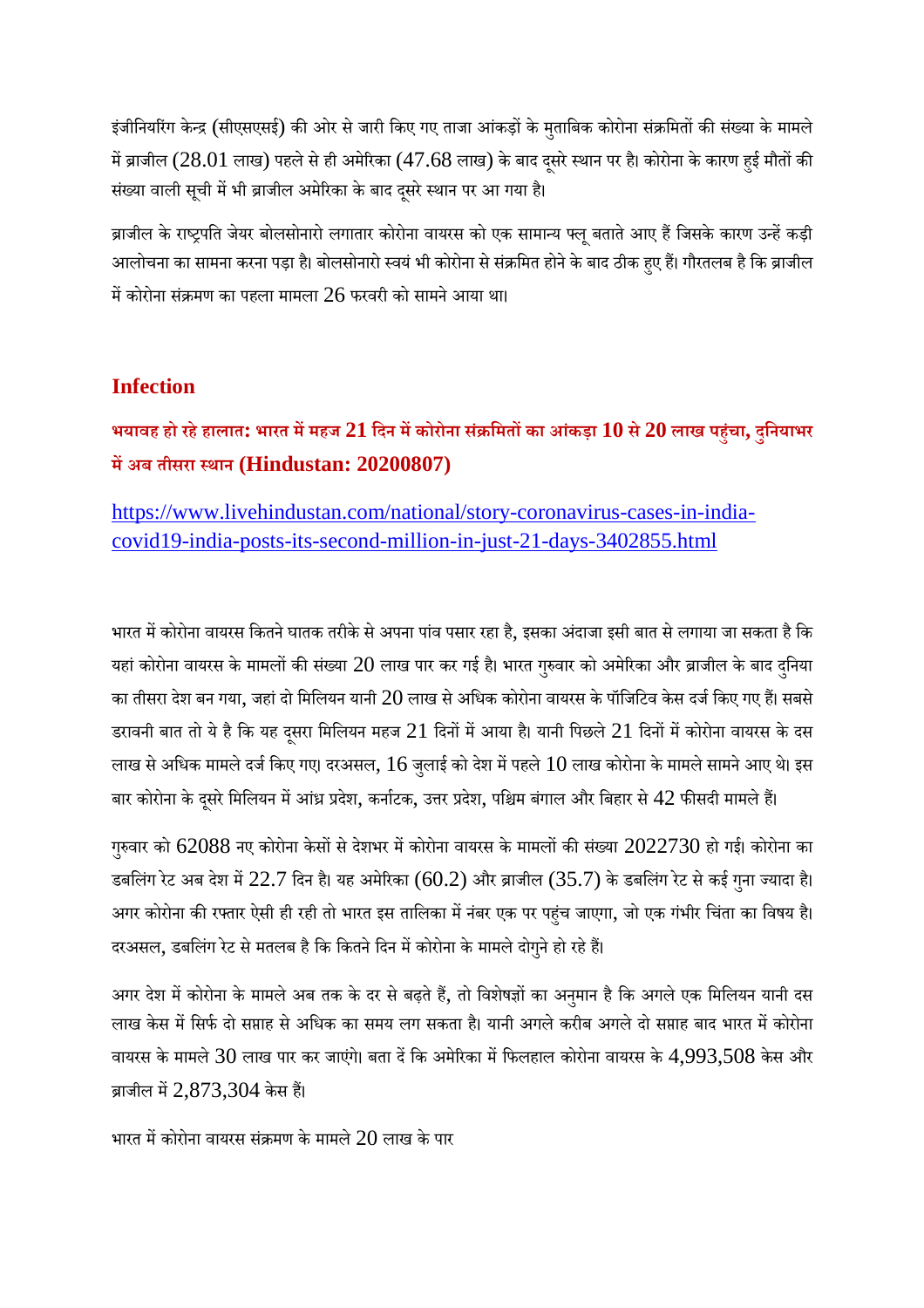वहीं, भारत में कोरोना वायरस से मौत के आंकड़ों पर गौर करें तो इसका आंकड़ा  $41$  हजार पार कर चुका है। गुरुवार को  $898$ मौतों से यह आंकड़ा  $41,633$  पहुंच गया। हालांकि, आंकड़ों के अनुसार मृत्यु दर गिरकर  $2.07$  फीसदी पर आ गई है, जो वैश्विक रेट 3.75 फीसदी से कम है। अमेरिका में कोरोना का मृत्युदर जहां 5.72 फीसदी है, वहीं ब्राजील में 3.81 फीसदी ह।ै

हालांकि,  $16$  जुलाई को जब देश में कोरोना के मामले दस लाख पार हुए थे, तब करीब  $56\%$  कोरोना केस सिर्फ महाराष्ट्र, तमिलनाडु और दिल्ली के थे। मगर अब इसका ट्रेंड बदला है। पहले दस लाख मामलों में जहां दिल्ली का योगदान सिर्फ  $12$ फीसदी था, अब दूसरे दस लाख मामलों में सिर्फ 3 फीसदी रह गया है।

 $16$  जुलाई से पहले तक देश के कोरोना वायरस मामलों में जहां आंध्र प्रदेश, कर्नाटक, उत्तर प्रदेश, पश्चिम बंगाल और बिहार का योगदान 19 फीसदी था, वही अब उसके बाद से  $42$  फीसदी हो गया है।

कोरोना से ठीक होने की दर गुरुवार को सुधरकर 67.62 प्रतिशत हो गई। फिलहाल देश में 5,95,501 मरीजों का इलाज चल रहा है जो कुल मामलों का 30.31 फीसदी है। ठीक हो चुके मरीजों की संख्या अभी उपचाराधीन लोगों की संख्या से  $7,32,835$  ज्यादा है।  $24$  घंटों के दौरान कुल  $46,121$  मरीजों को अस्पतालों से छुट्टी दी गई।

# Corona Virus Cases

https://epaper.livehindustan.com/imageview\_238875\_79700872\_4\_1\_07-08- 2020\_4\_i\_1\_sf.html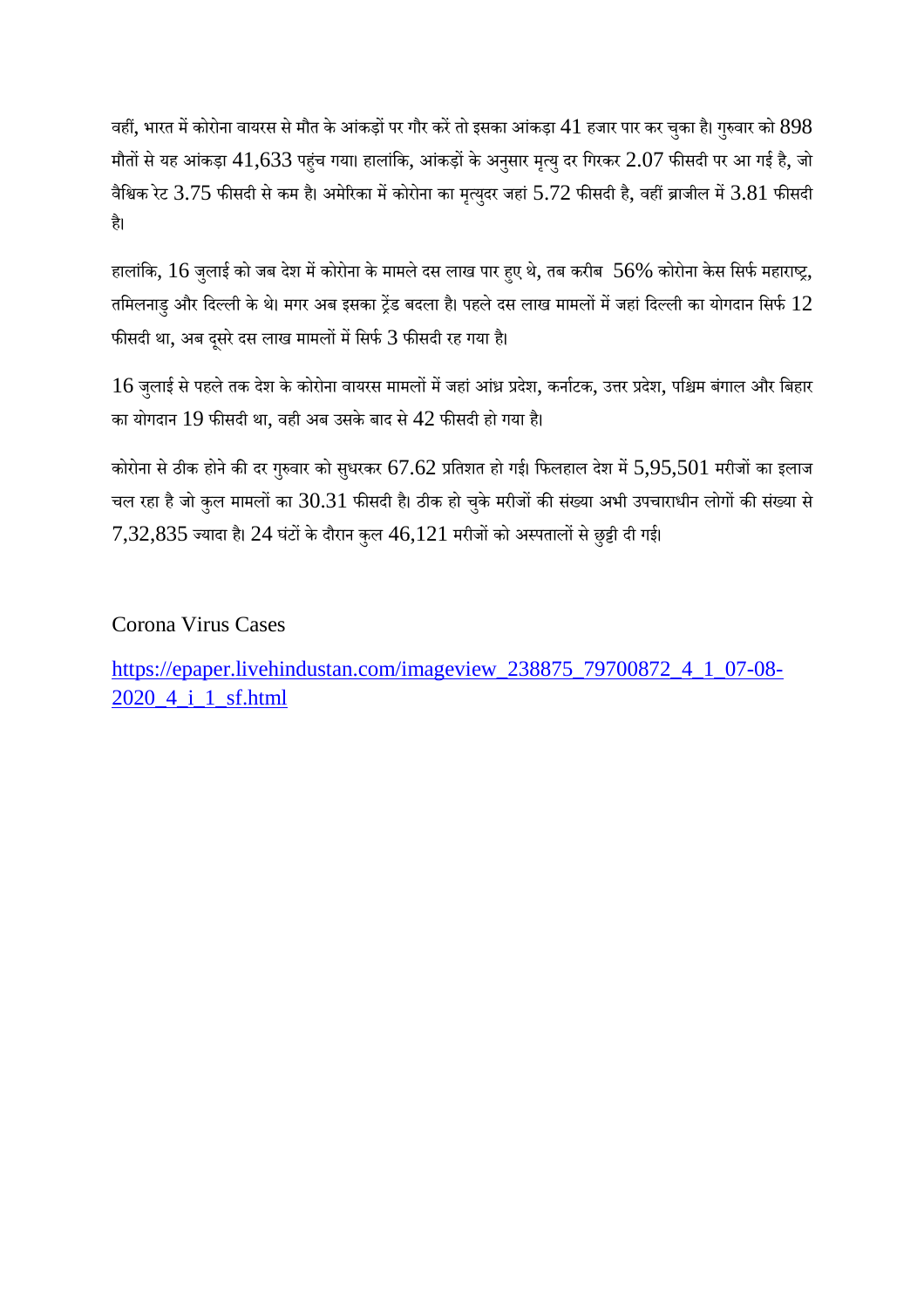# कोरोना के मामले २० लाख पहुं

7 दिनों में वृद्धि दर

द अफ्रीका 1.7%

 $1.2%$ 

 $1.6%$ 

 $3.1%$ 

 $0.6%$ 

अमेरिका

ब्राजील

भारत

रूस

# नई दिल्ली | हिन्दुस्तान ब्यूरो

देश में कोरोना के मामले गुरुवार रात 20 लाख के पार हो गए हैं। कोरोना मरीजों की संख्या 21 दिन में 10 से 20 लाख हो गए हैं। पहले दस लाख पहुंचने इसे 137 दिन लगे थे।

भारत अमेरिका-ब्राजील के बाद तीसरे स्थान पर है जहां 20 लाख से ज्यादा केस मिले हैं। अमेरिका करीब 50 लाख और ब्राजील में 28 लाख लोग कोरोना की चपेट में आ चुके हैं।

**देश में संक्रमण दर तेजः** दनिया के मुकाबले भारत में संक्रमण की दर काफी तेज है। स्वास्थ्य मंत्रालय के आंकडों के मुताबिक, गुरुवार को भी 56,282 नए

| लाख लोग ठीक<br>हो चुके हैं देश में |
|------------------------------------|
|                                    |
| फीसदी के करीब                      |
| आ गई मृत्युदर                      |

| आ ળરુ ળૃત્યુવર ၂                 |
|----------------------------------|
| मामले दर्ज किए गए व 904 लोगों की |
| मौत हो गई। लगातार सातवें दिन 50  |
| हजार से ज्यादा मामले आए हैं।     |
| हालांकि, अब तक 13.28 लोग पूरी    |
| तरह ठीक भी हो चुके हैं।          |

अमेरिका-ब्राजील से ज्यादा केसः देश में अब सर्वाधिक संक्रमित अमेरिका

| सबसे तेज १० लाख<br>देश                                  | दिन |  |
|---------------------------------------------------------|-----|--|
| अमेरिका                                                 | 41  |  |
| ब्राजील                                                 | 27  |  |
| भारत                                                    | 21  |  |
| (आंकड़े दस से बीस लाख<br>पहंचने के। स्रोतः वर्ल्डॉमीटर) |     |  |
|                                                         |     |  |

व ब्राजील से ज्यादा मामले लगभग रोजाना आने लगे हैं। जॉन हॉपकिंस यूनिवर्सिटी के मुताबिक, पिछले 24 घंटों में अमेरिका में 55,100 और ब्राजील में 54,685 केस दर्ज किए गए जबकि भारत में 56.282 मरीज मिले। ▶कोरोना जांच केंद्र पेज 15

# Infection

दिल्ली में कोरोना की संक्रमण दर घटकर 6 प्रतिशत हुई, जून में 30 प्रतिशत था यह आंकड़ा (Amar Ujala: 2020807)

https://www.amarujala.com/delhi/relief-corona-infection-rate-reduced-to-6 percent-ashram-news-noi5282069148

नई दिल्ली। राजधानी में कोरोना वायरस पर लगाम लग रही है। जून में जो संक्रमण दर  $30$  फीसदी के करीब पहंच गई थी, अब बीते एक महीने से  $10$  फीसदी से नीचे बनी हुई है। लगातार जांच की संख्या बढ़ाने और सही समय पर संक्रमितों की पहचान करने जैसे कदमों को उठाकर बढ़ती संक्रमण दर को काबू में कर लिया गया है। इस समय संक्रमण दर घटकर 6 फीसदी रह गई है।

दिल्ली स्वास्थ्य विभाग के मुताबिक,  $8$  से  $16$  जून के बीच संक्रमण दर  $30$  फीसदी के करीब थी। वहीं, जुलाई के पहले सप्ताह में  $9.5$  फीसदी हो गई थी। उसके बाद से ही यह दर  $10$  फीसदी से नीचे बनी हुई है। बृहस्पतिवार को संक्रमण दर  $6.2$ फीसदी रही। यानी, जून में जांच के मुकाबले संक्रमितों की जो दर  $30$  फीसदी तक पहुंच गई थी, अब  $6$  फीसदी ही रह गई हैै। अब कोरोना जांच में  $100$  में से महज 6 लोग की संक्रमित मिल रहे हैं।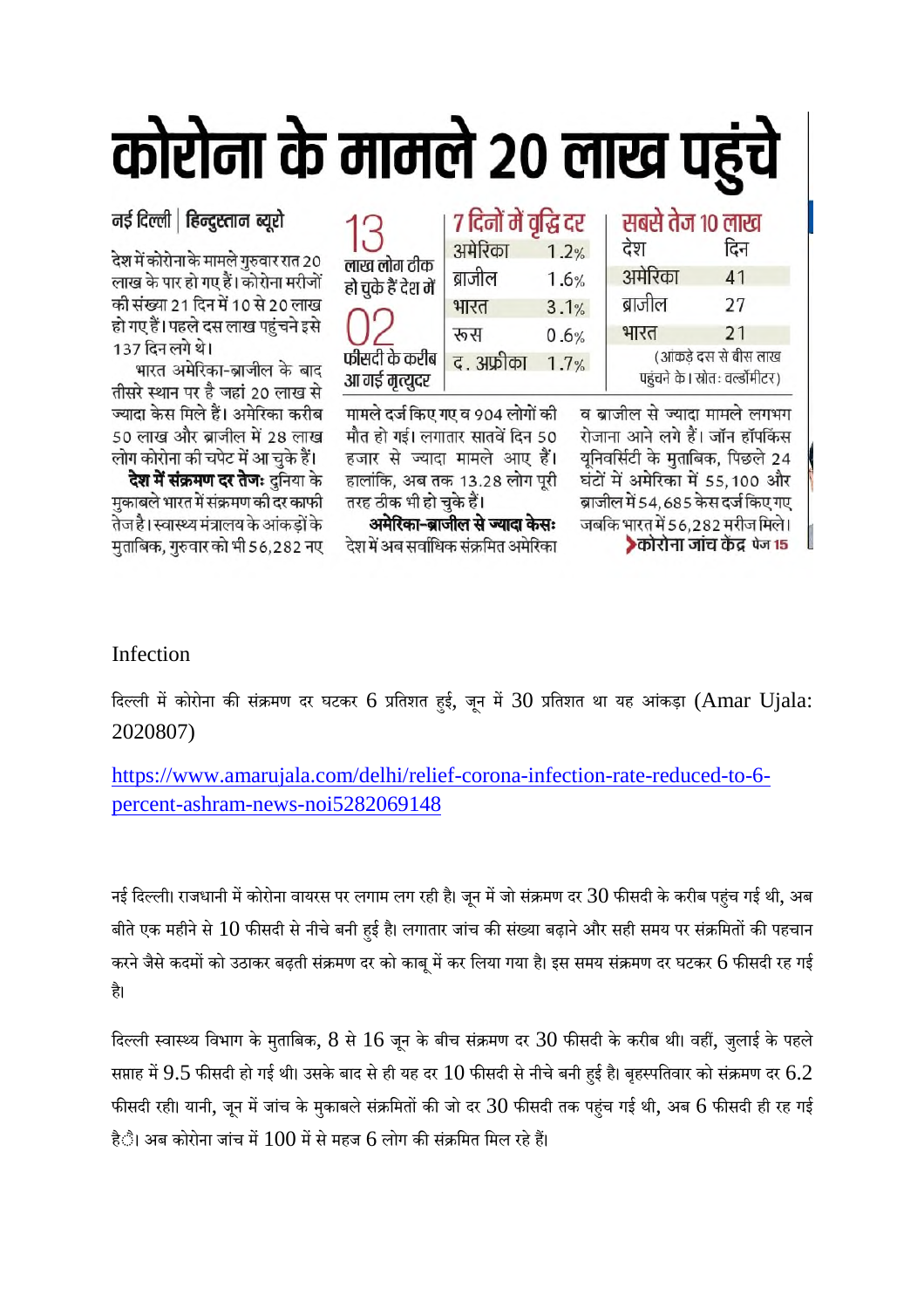विशेषज्ञों का मानना है कि लगातार लंबे समय तक संक्रमण दर का स्थिर रहना इस बात का संकेत है कि अब नए मरीजों की रफ्तार कम हो गई है और करीब  $30$  फीसदी लोग संक्रमित होकर ठीक भी हो चुके हैं। साथ ही जांच में तेजी और सही समय पर संक्रमितों की पहचान कर उन्हें आइसोलेट करने से बढ़ते संक्रमण पर रोक लगाई गई है। अगर आने वाले महीनों में यह दर  $5$  फीसदी से नीचे पहुंचती है तो यह अच्छे संकेत होंगे।

# एक महीने में पांच लाख लोगों की जांच

राजधानी में बीते एक महीने में  $4,99,950$  लोगों की जांच की गई है। इस दौरान रोज औसतन  $17$  हजार लोगों की जांच की गई। जांच बढ़ने के बाद भी संक्रमण दर लगातार कम हो रही है। हालांकि, अब 70 फीसदी जांच एंटिजन किट के माध्यम से की जा रही है, जिसके परिणाम  $80$  फीसदी तक सही होते हैं। जो लोग एंटिजन जांच में निगेटिव मिलते हैं और उनमें संक्रमण के लक्षण हैं, ऐसे लोगों की दोबारा आरटी-पीसीआर जांच कराई जा रही है।

# **Palasma Therapy (Hindustan: 2020807)**

https://epaper.livehindustan.com/imageview\_238877\_79675040\_4\_1\_07-08- 2020\_6\_i\_1\_sf.html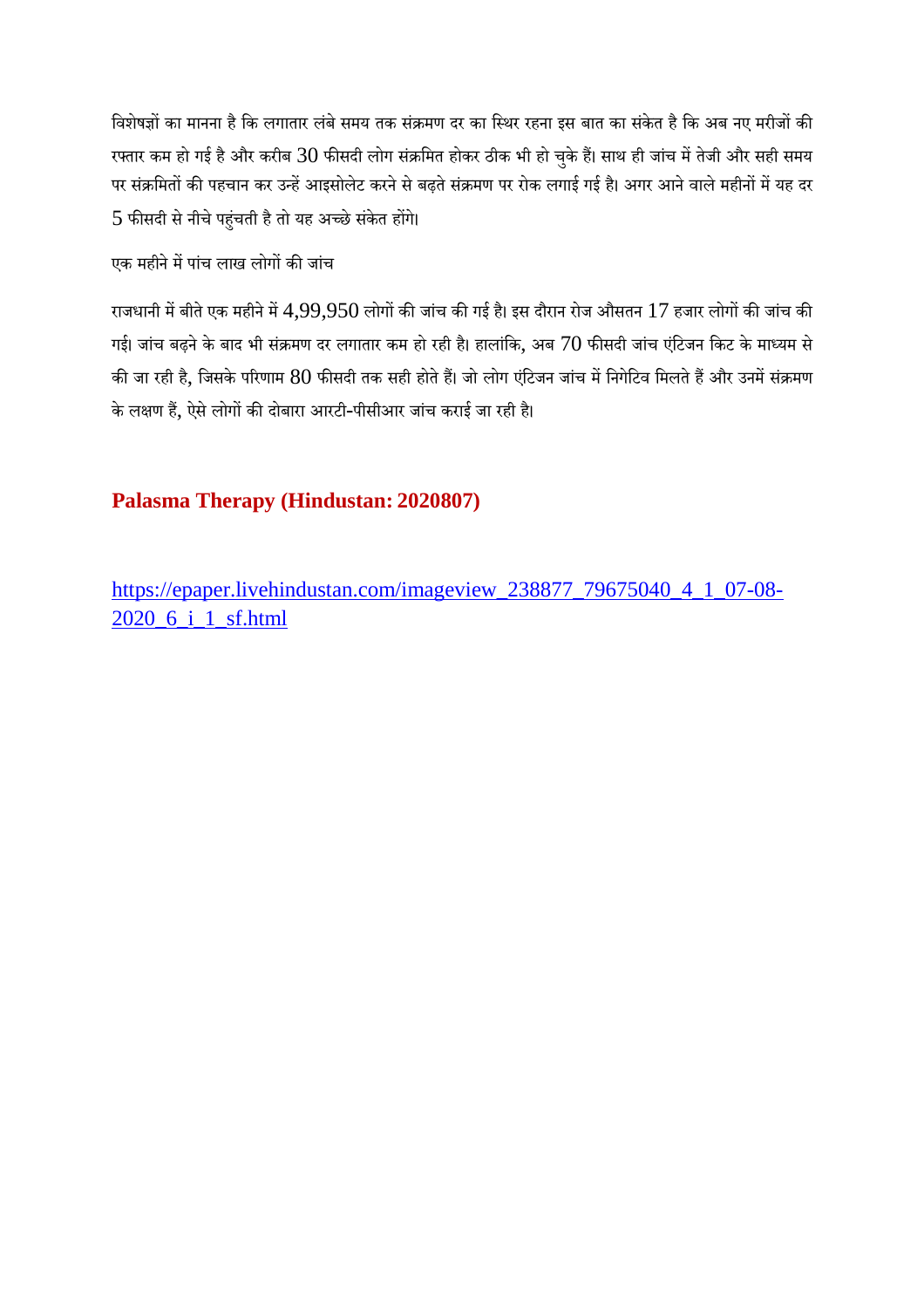# दावा : प्लाज्मा थेरेपी गंभीर मरीजों पर कारगर नहीं

नई दिल्ली कार्यालय संवाददाता

कोरोना के इलाज में गंभीर मरीजों के लिए प्लाज्मा थेरेपी कारगर नहीं है। इससे मृत्यु दर को कम नहीं किया जा सकता है।एम्स ने 30 मरीजों को प्लाज्मा थेरेपी देकर परीक्षण किया है. जिसमें यह बात सामने आई।

एम्स निदेशक डॉ. रणदीप गुलेरिया की माने तो 30 मरीजों के परीक्षण में एक वर्ग के मरीजों को प्लाज्मा थेरेपी दी गई थी, दूसरे वर्ग के मरीजों को सामान्य उपचार दिया गया। यह सामने आया कि दोनों वर्ग के मरीजों की मृत्यु दर में कोई अंतर नहीं था। यह केवल एक अंतरिम

# विश्लेषण

- प्लाज्मा थेरेपी वालों व सामान्य इलाज वालों में फर्क नहीं दिखा
- 30 मरीजों के परीक्षण के आधार पर एम्स ने निष्कर्ष निकाला

विश्लेषण है। प्लाज्मा के इस्तेमाल के लिए पर्याप्त एंटीबॉडी होनी चाहिए। एम्स मेडिसिन विभाग के डॉ. मनीष सुनेजा का कहना है कि प्लाज्मा थेरेपी को लेकर आईसीएमआर ने भी देशभर में परीक्षण कराया है. जिसके परिणाम अभी आना बाकी है। अमेरिका और चीन में भी परीक्षण किए गए है।

# **Ivermaktn Tablet Medicine**

**कोरोना के मरीजको दी जाएगी आइवरमेिटन टैबलेट, जानकब खानी होगी यह दवा (Hindustan: 20200807)**

https://www.livehindustan.com/uttar-pradesh/story-corona-patients-to-be-givenivermectin-medicine-tablets-up-yogi-government-approved-corona-medicinecovid-19-vaccine-3402867.html

कोरोना वायरस (कोविड-19) के संक्रमण से बचाव के लिए आइवरमेक्टिन टैबलेट को दवा के तौर पर इस्तेमाल करने की यूपी सरकार ने मंजूरी दे दी है। अपर मुख्य सचिव स्वास्थ्य अमित मोहन प्रसाद ने इस संबंध में शासनादेश जारी किया। इसमें दवा के इस्तेमाल के तरीकों के बारे में भी जानकारी दी गई है।

शासनादेश में बताया गया है कि महानिदेशक चिकित्सा एवं स्वास्थ्य सेवाएं डॉ. बीएस नेगी की अध्यक्षता में हुई तकनीकी विशेषज्ञों की बैठक में कोविड-19 के संक्रमण से बचाव एवं उपचार के संबंध में आईवरमेक्टिन टैबलेट का इस्तेमाल किए जाने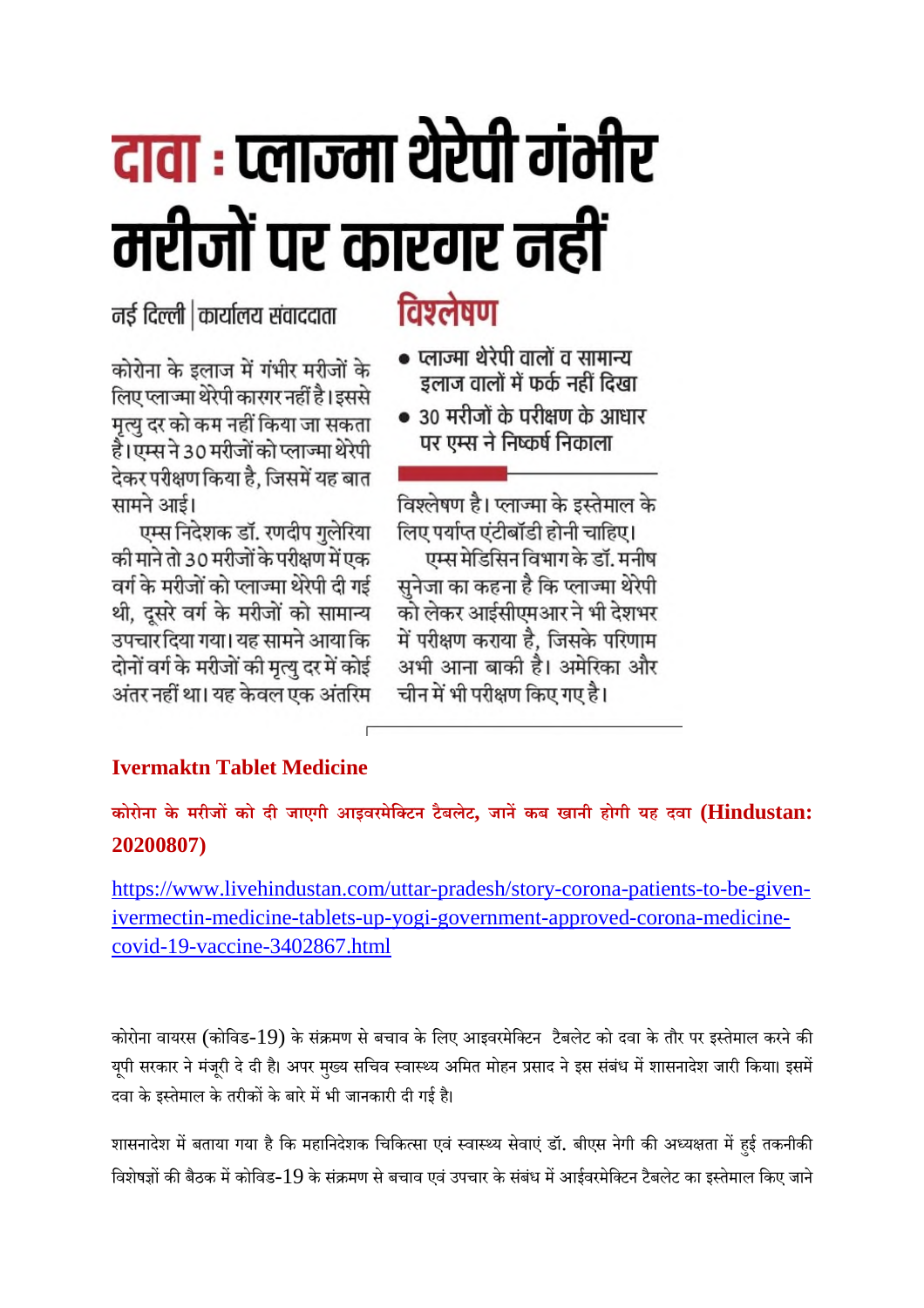की संस्तुति की गई। शासनादेश में कहा गया है कि कोरोना के पुष्ट रोगी के संपर्क में आए व्यक्तियों में रोग के संभावित संक्रमण से बचाव के लिए प्रति किलोग्राम शरीर के भार पर  $200$  म्यू ग्राम के हिसाब से पहले व सातवें दिन रात्रि भोजन के दो घंटे बाद व्यस्क व्यक्ति में औसतन  $12$  मिलीग्राम दवा दी जाएगी।

कोविड-19 के उपचार एवं नियंत्रण में कार्यरत स्वास्थ्य कर्मियों में संक्रमण से बचाव के लिए प्रति किलोग्राम शरीर के भार पर  $200$  म्यू ग्राम के हिसाब से पहले, सातवें व  $30$ वें दिन और आवृत्ति क्रम में प्रति माह में एक बार आईवरमेक्टिन प्रयोग की जानी चाहिए। शासनादेश के अनुसार एसिम्प्टोमेटिक या हल्के लक्षणों वाले कोविड-19 के पुष्ट रोगियों के इलाज में आइवरमेक्टिन को प्रति किलोग्राम शरीर के भार पर  $200$  म्यू ग्राम के हिसाब से पहले तीन दिनों तक रात्रि में एक बार भोजन के दो घंटे बाद व्यस्क व्यक्ति में औसतन  $12$  मिलीग्राम दवा दी जाएगी। साथ ही डॉक्सीसाइक्लीन  $100$  म्यू ग्राम दवा दिन में दो बार पांच िदन तक दी जाएगी।

गर्भवती महिलाओं व दो वर्ष से कम बच्चों को नहीं दें यह दवा

शासनादेश में सतर्क किया गया है कि गर्भवती एवं धात्री महिलाओं तथा दो वर्ष से कम उम्र के बच्चों को यह दवा नहीं दी जाएगी। डॉक्सीसाइक्लीन दवा भी गर्भवती व धात्री महिलाओं तथा  $12$  वर्ष से कम उम्र के बच्चों को नहीं दी जाएगी।

# **Medicine and Corona Infection**

**एक और दवा कमदद सेहो सकता हैकोरोना सं मण का इलाज (Dainik Jagran: 20200807)**

https://www.jagran.com/world/russia-coronavirus-medicine-alcoholism-drugmay-help-in-fight-against-covid-19- 20600759.html?itm\_source=website&itm\_medium=homepage&itm\_campaign= p1\_component

कोरोना वायरस की काट खोजने के प्रयास में इस समय दुनियाभर के वैज्ञानिक जुटे हुए हैं। इसी कवायद शराब की लत छुड़ाने के काम में आने वाली दवाओं में कोरोना से मुकाबले की संभावना दिखी है।

मास्को, प्रेट्र। कोरोना वायरस (COVID-19) की काट खोजने के प्रयास में इस समय दुनियाभर के वैज्ञानिक जुटे हुए हैं। इसी कवायद में वैज्ञानिकों को एक और मौजूदा दवा में कोरोना से मुकाबले की संभावना दिखी है। उनका दावा है कि शराब की लत छुड़ाने के काम में आने वाली दवाएं कोरोना के खिलाफ कारगर हो सकती हैं। इन दवाओं की मदद से इस बीमारी का इलाज किया जा सकता है।

रूसी नेशनल रिसर्च यूनिवर्सिटी हायर स्कूल ऑफ इकोनॉमिक्स के शोधकर्ताओं के अनुसार, इन संभावित दवाओं की मदद से उपचार में कोरोना वायरस के संरचनात्मक तत्वों को साधा जा सकता है। मेंडलीव कम्यूनिकेशन पत्रिका में छपे अध्ययन में शोधकर्ताओं ने बताया कि कोरोना वायरस की प्रतिकृति तैयार करने में एम-प्रो नामक प्रोटीन की अहम भूमिका होती है। इस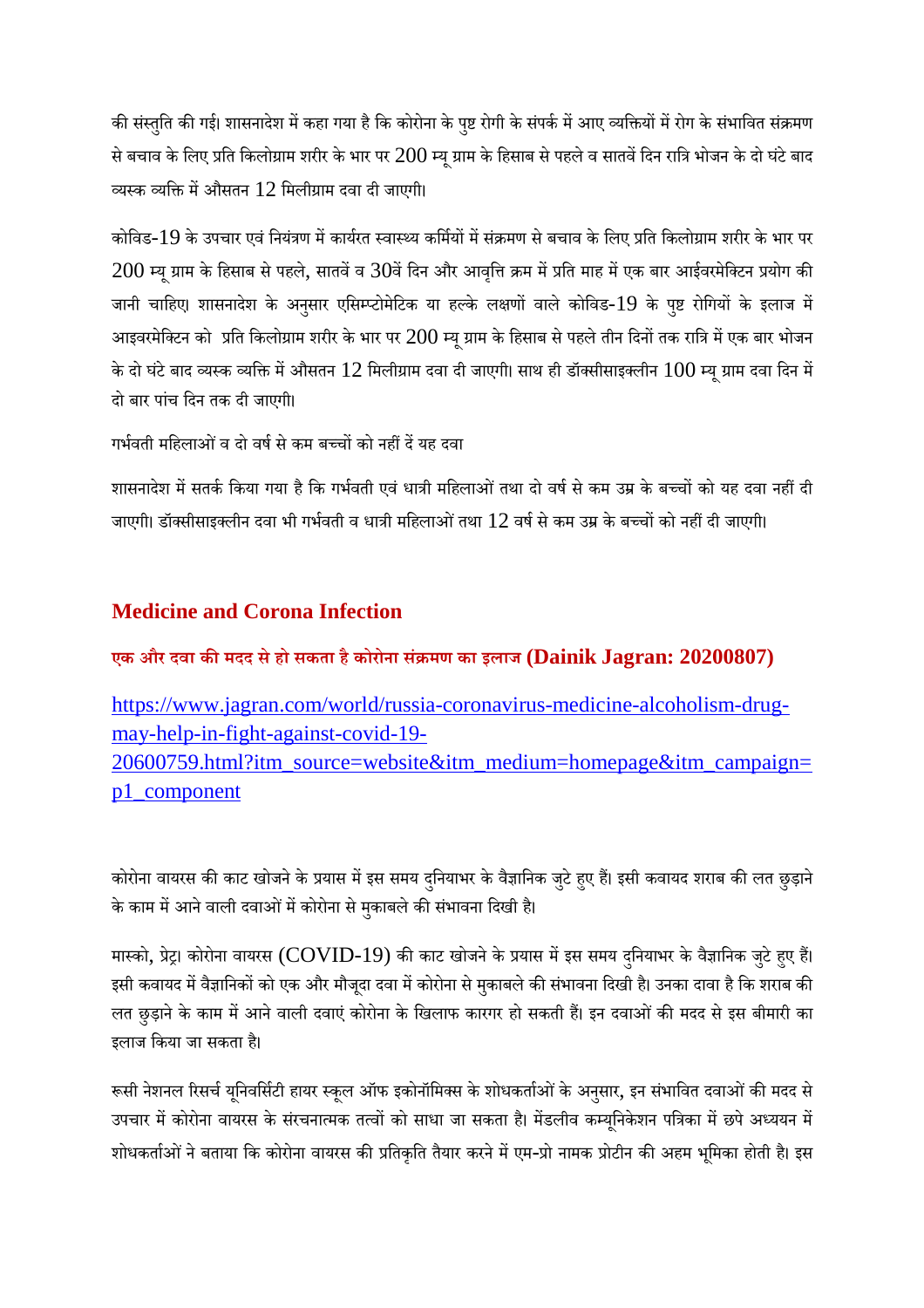क्षमता पर अंकुश लगाने से शरीर के अंदर कोरोना की प्रतिकृति बनना पूरी तरह रुक सकता है। यह खतरनाक वायरस इसी तरीके से मानव कोशिकाओं को संक्रमित करता जाता है।

वायरस कगंभीरता को कम िकया जा सकता है

शराब की लत छुड़ाने के लिए अमेरिकी फूड एंड ड्रग एडमिनिस्ट्रेशन की ओर से स्वीकृत दवाओं को लेकर परीक्षण किया गया। शोधकर्ताओं ने बताया कि शराब की लत छुड़ाने के काम में आमतौर पर इस्तेमाल होने वाली डिजुलफिरम जैसी दवा दो तरीके से कोरोना से मुकाबले में प्रभावी पाई गई। इससे लक्षणों में कमी लाने के साथ ही वायरस की गंभीरता को कम किया जा सकता है। उन्होंने कहा कि इन दवाओं को लेकर अभी और शोध किए जाने की जरूरत है। पूर्व के अध्ययनों में भी कई मौजूदा दवाओं से कोरोना वायरस का इलाज किए जाने की बात सामने आ चुकी है।

दनियाभर में कोरोना के कहर जारी

बता दें कि दुनियाभर में कोरोना के कहर जारी है। पिछले साल दिसबंर में चीन के वुहान शहर में इसका पहला मामला सामने आया था। इसके बाद से पूरे विश्व में लगभग एक करोड़ 90 लाख लोग संक्रमित हो गए हैं और सात लाख लोगों की मौत हो गई है। अमेरिका इससे सबसे ज्यादा प्रभावित हुआ है। यहां अभी तक लगभग  $50$  लाख मामले समाने आ गए हैं और लगभग एक लाख  $60$  हजार लोगों की मौत हो गई है।

# **कोरोना वैसीन**

**अगर सभी को एक साथ िमलेकोरोना वैसीन तो तेजी सेबदलगे दुिनया महालात- WHO (Dainik Jagran: 20200807)**

https://www.jagran.com/world/america-who-chief-says-global-recovery-couldbe-faster-if-covid-vaccine-made-available-to-all-20600954.html

डब्ल्यूएचओ चीफ ने कहा कि अगर दुनिया की कोई भी कोरोना वैक्सीन सभी को सार्वजनिक रूप से उपलब्ध कराई जाए तो आर्थिक सुधार तेजी से हो सकते हैं।

जेनेवा, रायटर। विश्व स्वास्थ्य संगठन(डब्ल्यूएचओ) के महानिदेशक टेड्रोस अधानोम घेब्रेयेसस(Tedros Adhanom Ghebreyesus) ने गुरुवार को कहा कि अगर दुनिया की कोई भी कोरोना वैक्सीन सभी को सार्वजनिक रूप से उपलब्ध कराई जाए तो दुनियाभर में आर्थिक सुधार तेजी से हो सकते हैं। वह एनबीसी नेटवर्क द्वारा संचालित संयुक्त राज्य में एस्पेन सिक्योरिटी फोरम के सदस्यों के साथ एक ऑनलाइन पैनल चर्चा में बोल रहे थे।

टेड्रोस ने कहा कि वैक्सीन साझा करने या अन्य उपकरणों को साझा करने से वास्तव में दुनिया को एक साथ ठीक होने में मदद मिलती है। आर्थिक सुधार तेजी से हो सकता है और कोरोना से नुकसान कम हो सकता है। उन्होंने कहा कि वैक्सीन को लेकर राष्ट्रवाद अच्छा नहीं है, यह हमारी मदद नहीं करेगा। टेड्रोस ने सोमवार को कहा था कि 20वीं सदी की शुरुआत के बाद से कोरोना वायरस सबसे बड़ा स्वास्थ्य आपातकाल है, लेकिन वैक्सीन की खोज अभृतपूर्व है।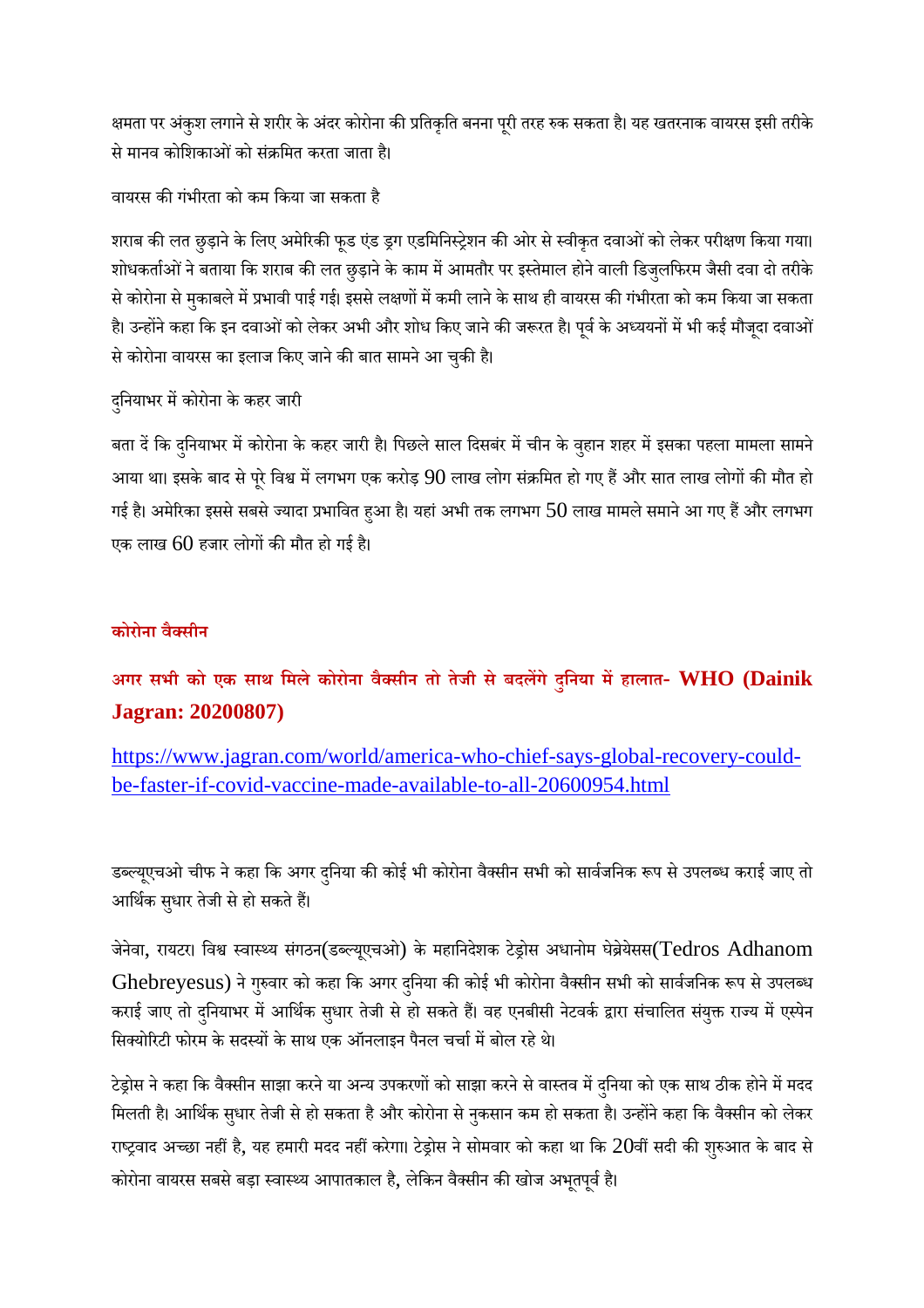गौरतलब है कि डब्ल्यूएचओ के आपात निदेशक माइकल रयान से जब एक प्रस्तावित रूसी टीके के बारे में पूछा गया तो उन्होंने पैनल को बताया कि किसी भी टीके को सुरक्षित और प्रभावी बनाने के लिए ट्रायल के नतीजों की जरूरत होगी। उन्होंने कहा कि कोई भी देश तब तक सुरक्षित नहीं होगा जब तक हम सभी सुरक्षित नहीं हैं। रयान ने यह भी कहा कि अधिकारियों को मानव चुनौती अध्ययनों के बजाय क्लीनिकल ट्रायल के माध्यम से कोरोना वायरस वैक्सीन के प्रभावी होने को प्रदर्शित करने में सक्षम होना चाहिए।

# **Respiratory Problem**

**कोरोना से ठीक होनेके बाद, सांस किशकायतके साथ अपताल लौट रहे हमरीज़ (Hindustan: 20200807)**

https://www.livehindustan.com/national/story-patients-returning-to-hospitalwith-respiratory-complaints-after-recovering-from-corona-3402864.html

 $55$  साल के सुरनजीत चटर्जी कोरोना से ठीक होने के बाद जब अपने काम पर वापस लौटे तो उन्होंने महसूस किया कि उनके कुछ दूर चलने के बाद उनके दिल की धड़कन बढ़ने लगती है। उन्हें अपने दिल की जांच कराने के लिए अस्पताल में भर्ती होना पड़ा। डॉक्टर सुरनजीत के परिवार के इतिहास में लोगों को दिल की बीमारी रही है लेकिन उनमें इसके कोई लक्षण नहीं थे, वे केवल शुगर और हाइपरटेंशन का शिकार थे। डॉक्टर चटर्जी जो अब कोरोना से ठीक हो चुके हैं उन्होंने अपने दिल की जांच कराई वो कहते हैं, "ईको ठीक था लेकिन हार्ट की कराई एमआरआई से पता चला कि मुझे मायोकार्डिटिस है। ( मांसपेशियों में सूजन)" डॉक्टर चटर्जी अब अपनी कोविड-19 ड्यूटी पर वापस चले गए हैं।

वे इंद्रप्रस्थ अपोलो अस्पताल में आंतरिक चिकित्सा के एक वरिष्ठ सलाहकार हैं। इनका कहना है कि ये अकेले नहीं हैं उनके कई साथी हैं जो कोरोना से ठीक होकर लौटे हैं लेकिन अब उन्हें हार्ट, चेस्ट या सांस से जुड़ी शिकायते हैं। मेदांता अस्पताल के डॉक्टर यतीन मेहता कहते हैं, "कोरोना से ठीक होने के बाद कुछ मरीज़ों के हार्ट धीमें हो जात हैं, कुछ को हार्ट अटैक तो कुछ को स्ट्रोक भी हो जाता है। ये कोरोना से डैमेज हुई नसों के कारण होता है जो कोरोना के इलाज के दौरान थक्के जमा देती हैं। "

कोविड 19 एंडोथेलियल कोशिकाओं पर हमला करता है जो हमारी नसों में होती हैं और जिससे खून के थक्के बनने लगते हैं। डॉक्टर चटर्जी कहते हैं, "देश में ये बीमारी अब पांच महीनों से है। अब हमें इसके बाद होने वाली चीज़ों को भी देखना चाहिए। कोविड 19 खत्म होने के बाद मरीज़ चार-छह सप्ताह बाद सुस्ती, शरीर में दर्द, खुजली जैसे लक्षणों के साथ वापस आते हैं। कुछ को तो दिल का दौरा और स्ट्रोक भी हो जाता है। कुछ मरीज़ों में एंज़ायटी और अवसाद की चिंता भी देखने को मिली।" क्रिटिकल केयर की प्रोफेसर अंजन त्रिखा ने कहा, "अखिल भारतीय आयुर्विज्ञान संस्थान (एम्स) से अस्पतालों में अलग-थलग रहने की वजह से थकान, सुस्ती, वजन कम होना और मनोरोग संबंधी समस्याएं सामने आई हैं।"

डॉक्टर चटर्जी का कहना है कि डॉक्टरों को न्यूरोलॉजिकल लक्षणों के बारे में देखना चाहिए इससे कमज़ोरी जैसी समस्याएं महसूस होती हैं और इटली,चीन, ऑस्ट्रिया से भी इससे जुड़ी रिपोर्ट्स सामने आई हैं। शहर भर के अस्पतालों में डॉक्टरों ने ऐसे मरीज़ों की सूचना दी है जो कोरोना वायरस से ऊबर चुके हैं लेकिन वापस आकर या तो कम ऑक्सीज़न मिलने कि शिकायत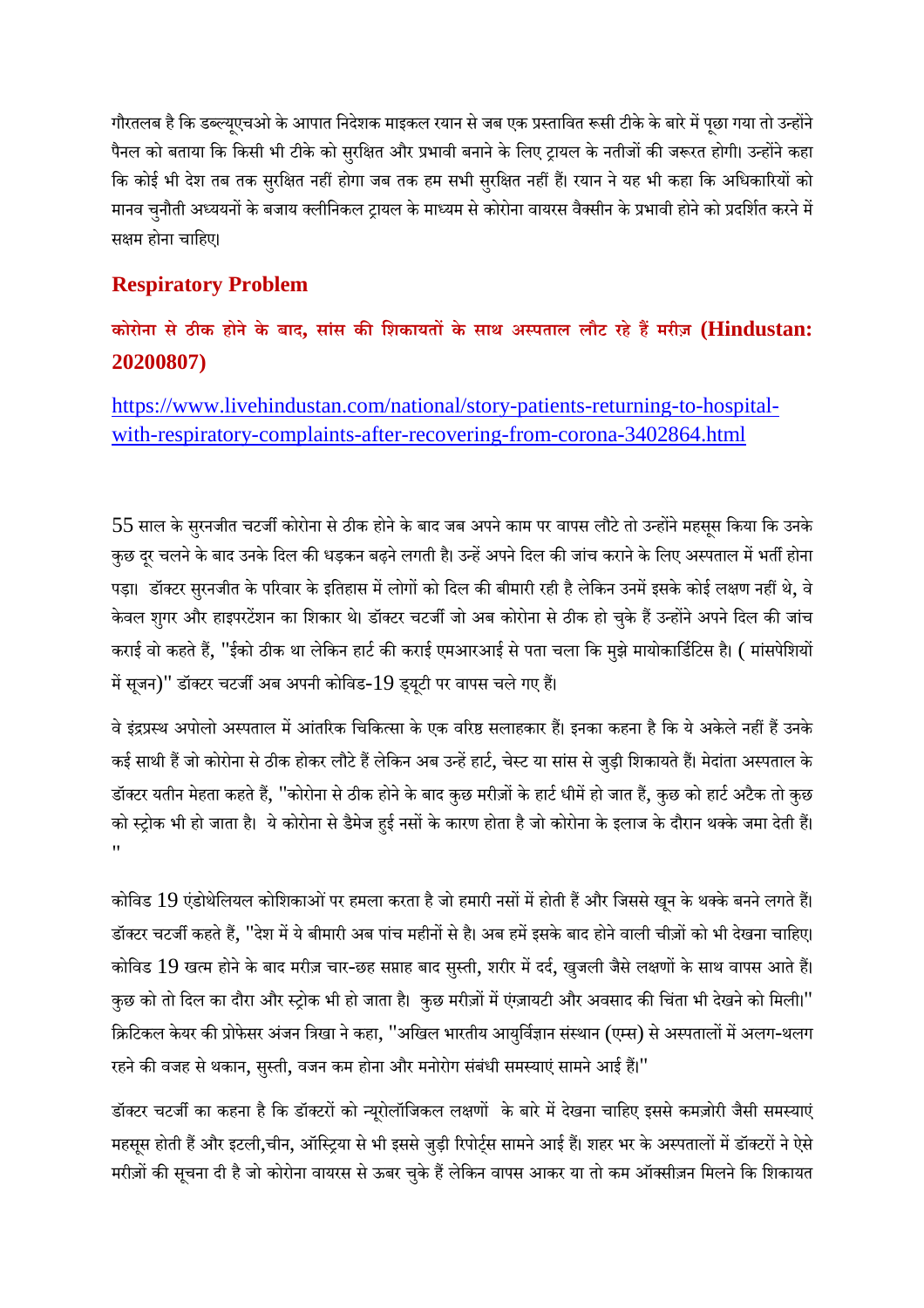कर रहे हैं या दोबारो वायरस के संक्रमण कीं।  $50$  साल की उम्र के व्यक्ति को कोरोना से ठीक होने के बाद छुट्टी दे दी गई लेकिन एक दिन बाद वो शरीर में ऑक्सीज़न की कमी के साथ फिर अमरजेंसी वार्ड में भर्ती हो गया।

मैक्स सुपर स्पेशलिटी अस्पताल में आपातकालीन चिकित्सा विभाग के प्रमुख डॉक्टर संदीप जैन ने कहा, ''मरीज को लगभग  $20$  दिनों के लिए अस्पताल में भर्ती किया गया था और उनके ठीक होने के बाद उन्हें छुट्टी दे दी गई थी और उनके सभी लक्षणों को ठीक कर दिया गया था। फिर भी छुट्टी देने के ठीक एक दिन बाद उन्हें सांस लेने में तकलीफ के साथ अस्पताल के इमरजेंसी वार्ड में वापस लाया गया और उनकी मौत हो गई। उनके लक्षण कोरोना से मिलते-जुलते थे तो हमने उनकी कोरोना जांच कराई लेिकन वो नेगेिटव ही आई।"

डॉक्टर संदीप लगभग 1से 2 प्रतिशत कोरोना से ठईक हुए मरीज़ों को वापस अस्पताल में आता हुआ देख रहे हैं। उनका कहना है कि मरीज़ फेफड़ों में शिकायत के साथ इमरजेंसी में आते हैं। साथ ही साथ दोबारा संक्रमण और निमोनिया की शिकायत लेकर भी आते हैं।वो बताते हैं कि ये शिकायतें उन रोगियों में ज़्यादा होती हैं जिनमें कोरोना के लक्षण काफी गंभीर होते हैं और उन्हें वेंटिलेटर की ज़रूरत होती है। सबसे ज़्यादा आम शिकायत जो डॉक्टरों ने मरीज़ों में देखी हैं वो है लंग्स फाइब्रोसिस, इसमें मरीज़ के फेफड़ों की क्षमता कम हो जाती है और इंजरी से ठीक होने के दौरान फेफड़ों के ऊतर कठोर हो जाते हैं।

#### सेकडरी इफेकशन

डॉक्टर उन मरीज़ों का भी इलाज कर रहे हैं जो दोबारा संक्रमण की शिकायत लेकर आ रहे हैं। डॉक्टर मेहता का कहना है, "कोविड -19 संक्रमण के गंभीर लक्षणों वाले रोगियों को स्टेरॉयड और कभी-कभी टोसीलिज़्मैब जैसी दवाएं दी जाती हैं - ये दोनों ही प्रतिरक्षा प्रणाली को दबा सकते हैं जिससे दोबारा संक्रमण हो सकता है। कभी-कभी मरीज आईसीयू से बाहर आते हैं और फिर संक्रमण के कारण उनके हालात बिगड़ जाते हैं।"

# **Breastfeeding**

# **कोरोना वायरस सेसं िमत होनेके बाद भी बचेको तनपान करा सकती हैमां : WCD (Hindustan: 20200807)**

https://www.livehindustan.com/lifestyle/story-mother-can-breastfeed-babyeven-after-getting-infected-with-corona-virus-says-wcd-3399095.html

महिला एवं बाल विकास मंत्रालय ने सभी क्षेत्रीय पदाधिकारियों और स्वास्थ्य सेवा प्रदाताओं को निर्देश दिया कि वे माताओं को आश्वस्त करें कि कोविड-19 के दिशा-निर्देशों के तहत कोरोना वायरस से संक्रमित होने के बाद भी वे बच्चे को अपना दूध पिला सकती हैं।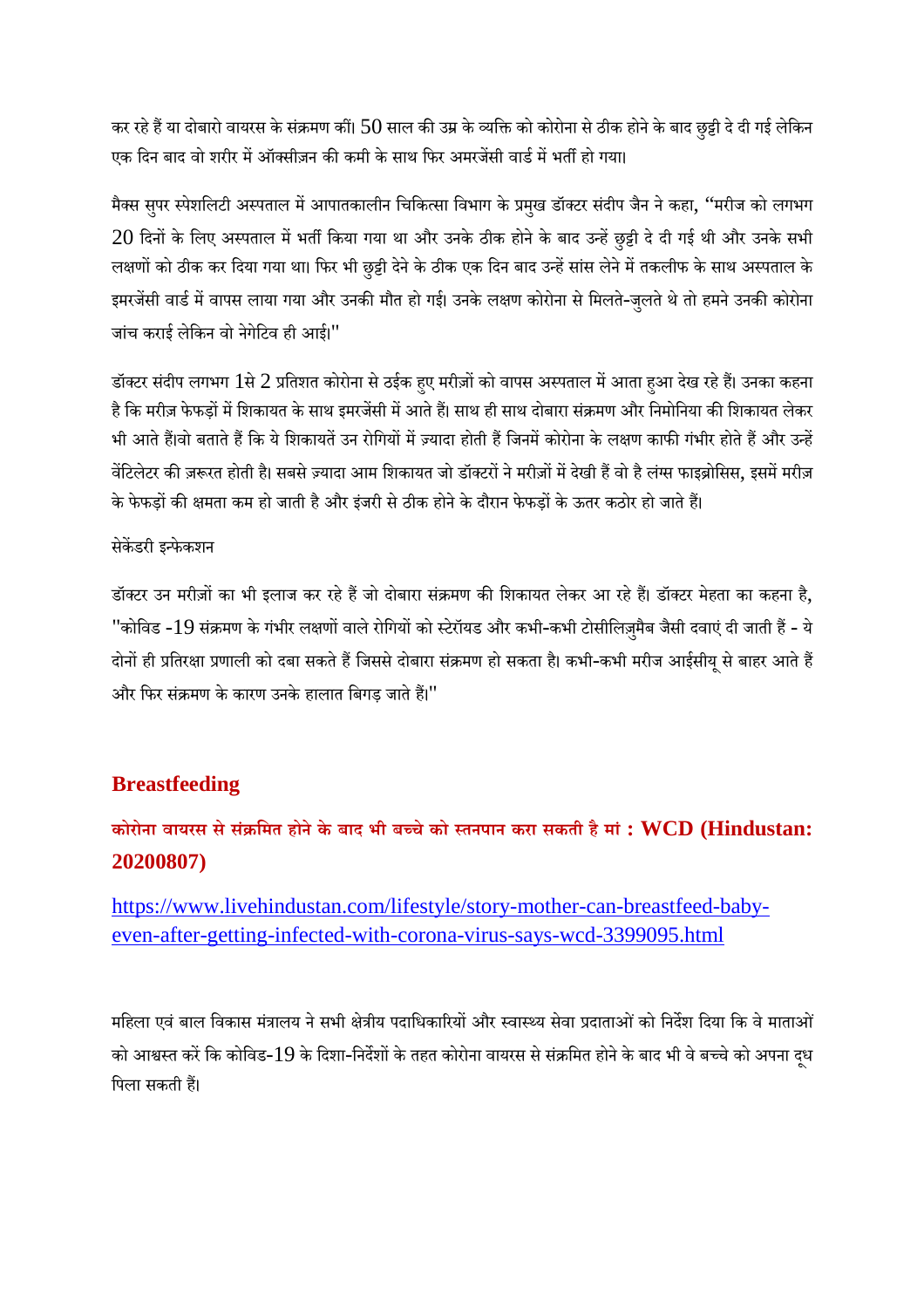मंत्रालय ने कहा कि मां के कोरोना वायरस से संक्रमित होने पर स्तनपान से बच्चे को सुरक्षित रखने में मदद मिलती है। जो लोग कोरोना वायरस से संक्रमित हैं या उन्हें संक्रमित होने का संदेह वे विश्व स्वास्थ्य संगठन (डब्लूएचओ) और स्वास्थ्य एवं परिवार कल्याण मंत्रालय के दिशा-निर्देशों का पालन करें।

माताओं को आश्वस्त करते हुए मंत्रालय ने कहा कि कोरोना वायरस एम्नियोटिक द्रव या मां के दुध में नहीं होता। इसका मतलब है कि गर्भावस्था के दौरान या स्तनपान से वायरस का प्रसार नहीं हो रहा। मंत्रालय ने ट्वीट किया, '' क्षेत्रीय पदाधिकारियों और स्वास्थ्य सेवा प्रदाता मांओं को आश्वस्त करें कि कोविड-19 के डब्ल्यूएचओ और स्वास्थ्य एवं परिवार कल्याण मंत्रालय के दिशा-निर्देशों के तहत कोरोना वायरस से संक्रमित होने के बाद भी वे बच्चे को अपना दध पिला सकती हैं।

उसने एक अन्य ट्वीट में कहा, '' बच्चे से सम्पर्क में आने से पहले और बाद में हाथ को अच्छे से साबुन से धोएं या सेनिटाइज़र का इस्तेमाल करें। मां के दूध के अलावा यदि कोई और दूध बच्चे को दिया जा रहा है तो उसके लिए एक कप का इस्तेमाल करें। कप, बोतल, निपल आदि को छूने से पहले अपने हाथ अच्छे से धोएं और बच्चों को कुछ भी खिलाने-पिलाने वाले लोगों की संख्या सीमित रखें।

डब्ल्यूएचओ ने मंगलवार को कहा था कि स्तनपान से कोरोना वायरस से संक्रमित होने का खतरा बहुत कम है और ऐसा कोई मामला भी सामने नहीं आया है। गौरतलब है कि विश्व स्तनपान सप्ताह के दौरान यह बयान जारी किया गया है, जो एक से सात अगत के बीच मनाया जाता ह।ै

# **Pendamic**

**सतक: कोरोना महामारी ममन रहेगा वथ, तभी बचेकसेहत रहेगी दुत (Amar Ujala: 20200807)**

https://www.amarujala.com/lifestyle/fitness/alert-in-coronavirus-pandemicmothers-mind-will-remain-healthy-only-then-the-child-will-be-healthy

गर्भावस्था और प्रसव के बाद मानसिक स्वास्थ्य का बेहतर रहना स्वस्थ मां और शिशु दोनों के लिए जरूरी है। कोरोना के तेजी से बढ़ते प्रकोप के बीच गर्भवती महिलाओं और प्रसूताओं की मानसिक तकलीफें बढ़ी हैं। गर्भ में पल रहे या मां का दुध पीने वाले बच्चे के स्वास्थ्य और टीकाकरण पर असर पड़ने से उसकी मस्तिष्क क्षमता पर असर पड़ रहा है।

बंगलूरू स्थित नेशनल इंस्टीट्यूट ऑफ मेंटल हेल्थ एंड न्यूरो साइंसेज (निमहान्स) की मनोरोग विशेषज्ञ डॉ. सुंदामाग गांजेकर और डॉ. प्रभा एस चंद्रा का कहना है कि कोरोना महामारी के बीच गर्भवती और प्रसूता का मन स्वस्थ रहेगा, तभी उसके बच्चे की सेहत दुरुस्त रहेगी। मां को मानसिक स्वास्थ्य संबंधी तकलीफ से बच्चे का स्वास्थ्य प्रभावित हो सकता है। आइए जानते हैं कैसे रखना है ख्याल और क्या है तकलीफ के लक्षण...।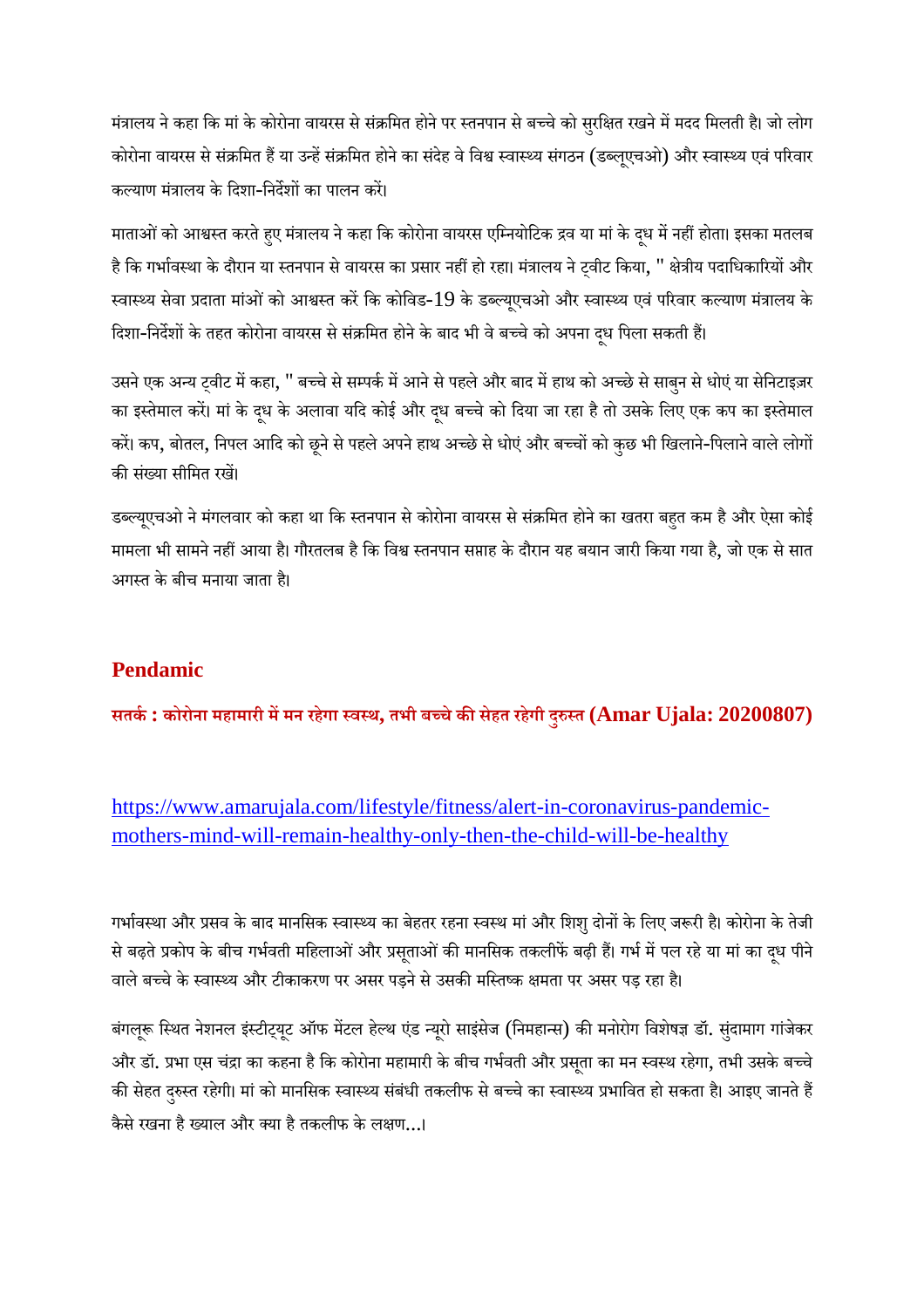एहतियात के बाद भी डरे रहनागर्भवती महिला या प्रसूता को संक्रमण का डर सताता रहता है। डर और भय से अनिद्रा की तकलीफ होगी। घबराहट-बेचैनी और सोशल मीडिया का प्रयोग बढ़ सकता है। खुद को पूरी तरह आइसोलेट करने के कारण गुस्सा और उदासी हावी हो सकती है। गंभीर परिस्थिति में खुद पर नियंत्रण नहीं होगा।

महामारी की खबरों को पढ़ना, देखना और सुनना कम करें

गर्भवती महिला या प्रसता को हमेशा इस बात का ध्यान रखना होगा कि जब उसका मन स्वस्थ रहेगा, तभी बच्चा स्वस्थ रहेगा। कोरोना से जुड़ी खबरों को पढ़ना, देखना और सुनना कम करना होगा। जितना अधिक खबरें या जानकारी एकत्र करेंगी उतना अधिक चिंतित और व्यथित होंगी। इसका सीधा असर बच्चे के विकास पर पड़ेगा। खुद को संक्रमण से बचाने के लिए हर संभव इंतजाम करें लेकिन उसके डर को मन पर न हावी होने दें।

खुद को प्रोत्साहित करना होगा...

ऐसे लोगों के बारे में जानें जिन्होंने बच्चे को जन्म दिया और कोरोना को मात दी। इस तरह के लोगों से बात कर प्रोत्साहित हों। साफ-सफाई का विशेष ध्यान रखें। खानपान पौष्टिक रखें और समय-समय पर खाते रहें जिससे शरीर की रोग प्रतिरोधक क्षमता बनी रह।े

संभव हो तो अपताल न जाएं...

गर्भावस्था के दौरान या नवजात के साथ बाहर जाने से बचना होगा। खासतौर पर अस्पताल क्योंकि अस्पताल से संक्रमण होने की आशंका है। डॉक्टर से फोन पर बात करें। जांच रिपोर्ट ऑनलाइन ही दिखाएं। सावधानी के साथ ही अस्पताल जाएं।

मनोरोगी हैं तो दवा लेते रहें...

गर्भवती या प्रसृता को पहले से ही कोई मानसिक तकलीफ है तो दवा लेनी होगी। बिना डॉक्टरी सलाह के दवा न लें और न ही बदलें। मानसिक रोग गंभीर हो जाएं तो इलाज करने वाले डॉक्टर से संपर्क करें। बच्चे को तकलीफ हो तो संयम से काम लें घबराएं नहीं।

#### **एस-2 रसेटर**

#### **एस-2 रसेटर कम सिय होनेसेबचपर हावी नहहो पाता कोरोना (Amar Ujala: 20200807)**

https://www.amarujala.com/lifestyle/fitness/coronavirus-cannot-dominatechildren-due-to-less-active-s-2-receptor

कोरोना संकट के कारण अधिकतर देशों में स्कूल बंद हैं। हालांकि अध्ययनों के मुताबिक बड़ों की तुलना में बच्चों में संक्रमण की दर कम है। अब खुलासा हुआ है कि बच्चों में एस-2 नामक रिसेप्टर कम सक्रिय होने से उनका संक्रमण से बचाव होता है।